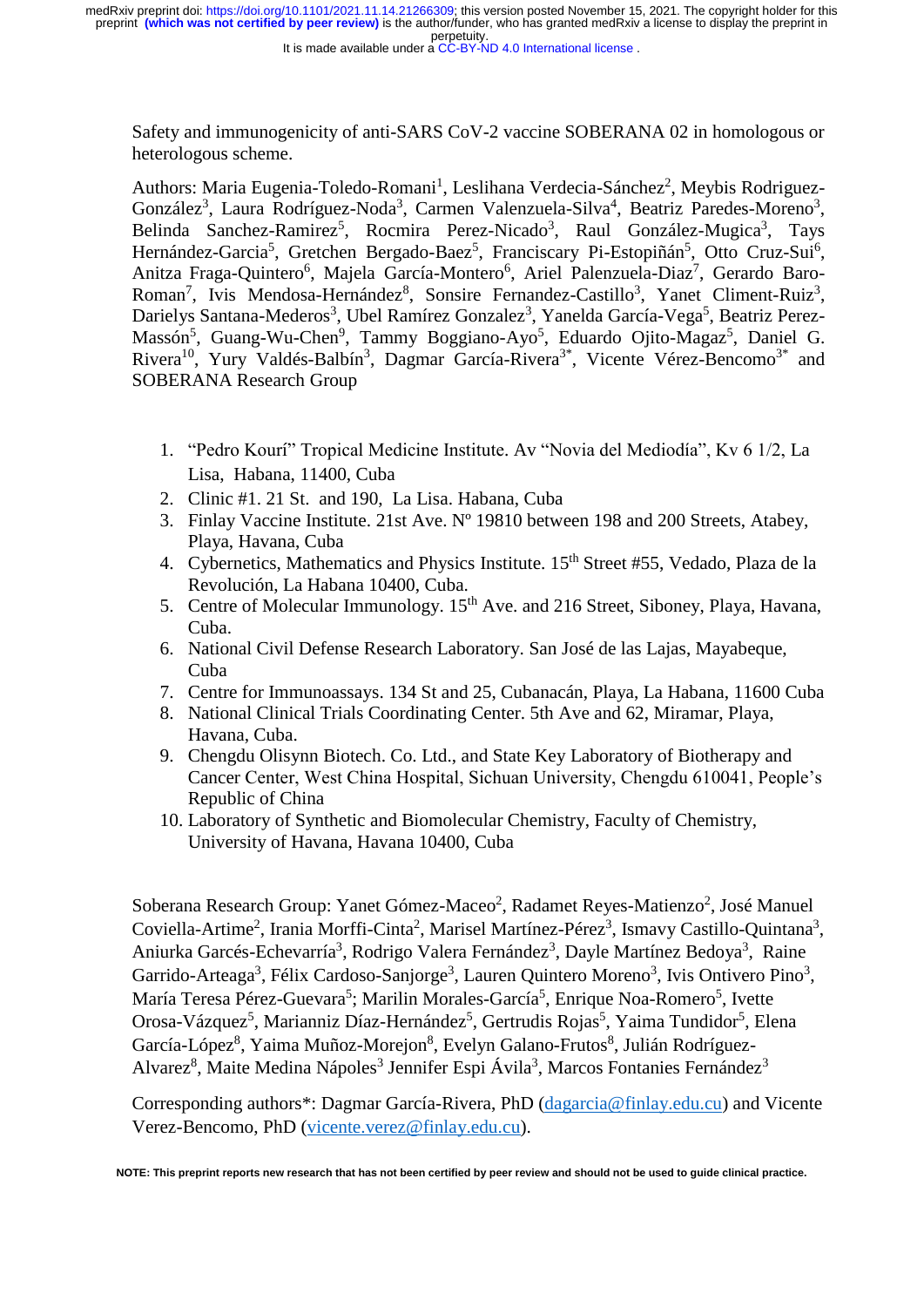It is made available under a CC-BY-ND 4.0 International license.

#### Abstract

## *Background*

SOBERANA 02 is a COVID-19 conjugate vaccine candidate based on SARS-CoV-2 recombinant RBD conjugated to tetanus toxoid. SOBERANA Plus antigen is dimeric-RBD. Here we report safety, reactogenicity and immunogenicity from phase I and IIa clinical trials using two-doses SOBERANA 02 (homologous protocol) and three-doses (homologous) or heterologous (with SOBERANA Plus) protocols.

# *Method*

We performed an open-label, monocentric, sequential and adaptive phase I for evaluating safety, reactogenicity and exploring immunogenicity of SOBERANA 02 in two formulations (15 and 25  $\mu$ g) in 40 subjects, 19–59 years old. Phase IIa was open-label including 100 volunteers 19–80 years, receiving two doses of SOBERANA 02-25 µg. In both trials, half of volunteers received a third dose of SOBERANA 02, half received a heterologous dose of SOBERANA Plus-50 µg. Primary outcomes were safety and reactogenicity. The secondary outcome was vaccine immunogenicity evaluated by anti-RBD IgG ELISA, molecular neutralization test of RBD:hACE2 interaction, live-virus neutralization test and specific T-cells response. *Results*

The most frequent AE was local pain, other AEs had frequencies  $\leq$  5%. No serious related AEs were reported. Phase IIa confirmed the safety results in 60–80 years subjects. In phase-I SOBERANA 02-25 ug elicited higher immune response than SOBERANA 02-15g; in consequence, the higher dose progressed to phase IIa. Phase IIa results confirmed the immunogenicity of SOBERANA 02-25 µg even in 60–80 age range. Two doses of SOBERANA02-25 µg elicited an immune response similar to that of the Cuban Convalescent Serum Panel; it was higher after both the homologous and heterologous third doses; the heterologous scheme showing a higher immunological response. *Conclusions*

SOBERANA 02 was safe and immunogenic in persons aged 19–80 years, eliciting neutralizing antibodies and specific T cell response. Highest immune responses were obtained in the heterologous three doses protocol.

Trial registry:<https://rpcec.sld.cu/trials/RPCEC00000340> and <https://rpcec.sld.cu/trials/RPCEC00000347>

## **Introduction**

Safe and effective vaccines are urgently needed to globally control the spread of COVID-19 [1; 2]. Novel vaccines based on mRNA and adenovirus-vector platforms [3; 4; 5, 6; 7; 8] and more traditional vaccines—as whole inactivated virus or protein subunit vaccines— [9; 10; 11; 12] have fulfilled the required efficacy threshold (≥ 50%) [2] and received emergency use authorizations; however, less than 5% of doses administered worldwide have gone to low-income countries [13, 14]. More than 100 COVID-19 vaccines are under clinical evaluation [15]; their success would be essential for reducing inequity in vaccine distribution worldwide. Among them, vaccines based on SARS-CoV-2 protein subunits have shown significant advantages concerning safety and conservation conditions, becoming more affordable for low- and middle-income countries. [16]

SOBERANA 02 is a protein subunit conjugate vaccine in which RBD is conjugated to tetanus toxoid (TT), produced by the Finlay Vaccine Institute (IFV) and the Centre for Molecular Immunology (CIM) in Havana. This is the only anti-SARS-CoV-2 conjugate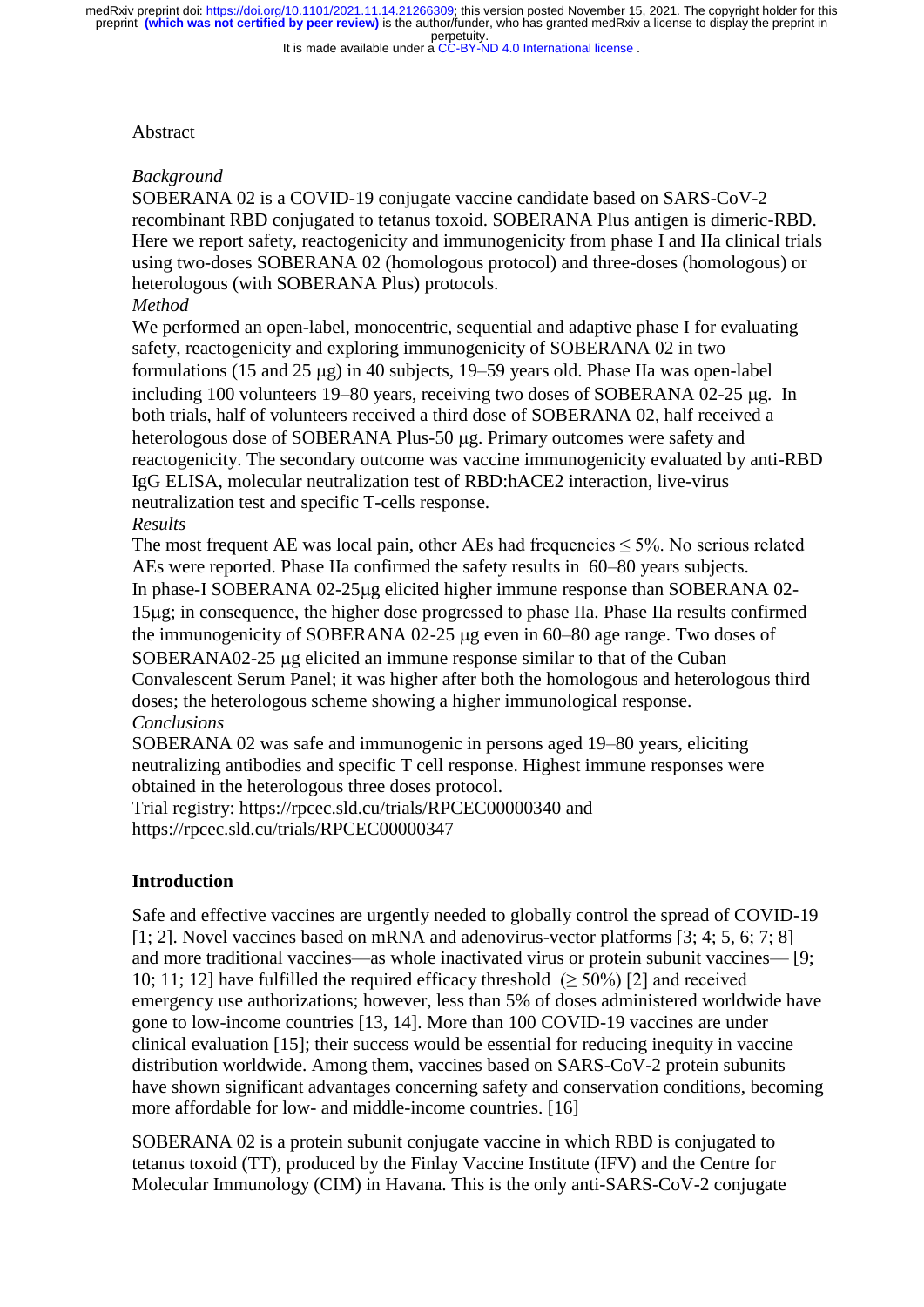It is made available under a CC-BY-ND 4.0 International license.

vaccine in the clinical pipeline of WHO [15]; it is supported by a vast experience at IFV on carbohydrate-protein conjugate vaccines [17, 18]. By conjugating RBD to TT, both humoral and cellular immune responses are potentiated; the conjugate exposes multiple RBM (receptor binding motif) where neutralizing epitopes predominate [19]. In laboratory animals, RBD-TT elicited a robust neutralizing antibody response, a Th1-polarized T-cell response and immune memory [20].

SOBERANA 02 started phase I  $[21]$  (October 30<sup>th</sup>, 2020) and phase IIa  $[22]$  (December 17th, 2020) clinical trials for evaluating safety and immunogenicity in a two-doses scheme, followed by a third dose of SOBERANA 02 or SOBERANA Plus. SOBERANA Plus has been successfully evaluated as booster for COVID-19 convalescents [23, 24]; here it is evaluated for the first time as third dose in an heterologous immunization scheme.

# **METHODS**

## **Products under evaluation**

SOBERANA 02 and SOBERANA PLUS are suspensions for injection. Both are subunit vaccines based SARS-CoV-2 RBD, sequence Arg319-Phe541-(His)<sub>6</sub> bearing a flexible Cterminal fragment that includes unpaired Cys538, produced in genetically modified CHO cells. In SOBERANA 02, RBD is conjugated to the carrier protein tetanus toxoid (TT); in SOBERANA Plus, RBD is dimerized (d-RBD) through a Cys538–Cys538 interchain disulfide bridge. SOBERANA 02 and SOBERANA Plus (Table I) are produced under GMP conditions at the Finlay Vaccine Institute (IFV) and the Centre for Molecular Immunology (CIM), in Havana, Cuba.

| <b>Ingredient</b>              | <b>Vaccine candidates</b>                                                                      |                                           |  |  |
|--------------------------------|------------------------------------------------------------------------------------------------|-------------------------------------------|--|--|
|                                | <b>SOBERANA 02</b>                                                                             | <b>SOBERANA Plus</b>                      |  |  |
| Antigen                        | SARS-CoV-2 RBD conjugated to<br>tetanus toxoid, 15 µg or 25 µg RBD<br>per 20 µg tetanus toxoid | SARS-CoV-2 RBD dimer<br>$(d-RBD)$ , 50 µg |  |  |
| Aluminium<br>hydroxide (alum)  | $0.5$ mg                                                                                       | $1.25$ mg                                 |  |  |
| Sodium chloride                | $4.25 \text{ mg}$                                                                              | $4.25 \text{ mg}$                         |  |  |
| Disodium hydrogen<br>phosphate | $0.03$ mg                                                                                      | $0.03$ mg                                 |  |  |
| Sodium dihydrogen<br>phosphate | $0.02$ mg                                                                                      | $0.02$ mg                                 |  |  |
| Water for injection            | $0.5$ ml                                                                                       | $0.5$ ml                                  |  |  |

## **Table 1. Composition of vaccine candidates**

# **Participants and study design**

Eligible participants were healthy persons according to clinical and laboratory criteria, aged 19–59 years (phase I) or 19–80 years (phase IIa) of both sexes, recruited through public advertisement at community or professional environment close to the clinical site (Clinic #1, La Lisa Municipality in Havana). The health condition was assessed during the screening visit, based on medical records, physical examination, and clinical and microbiological laboratory tests. Key exclusion criteria were history of SARS CoV-2 infection, acute diseases, congenital or acquired immunodeficiencies, personal history of liver or kidney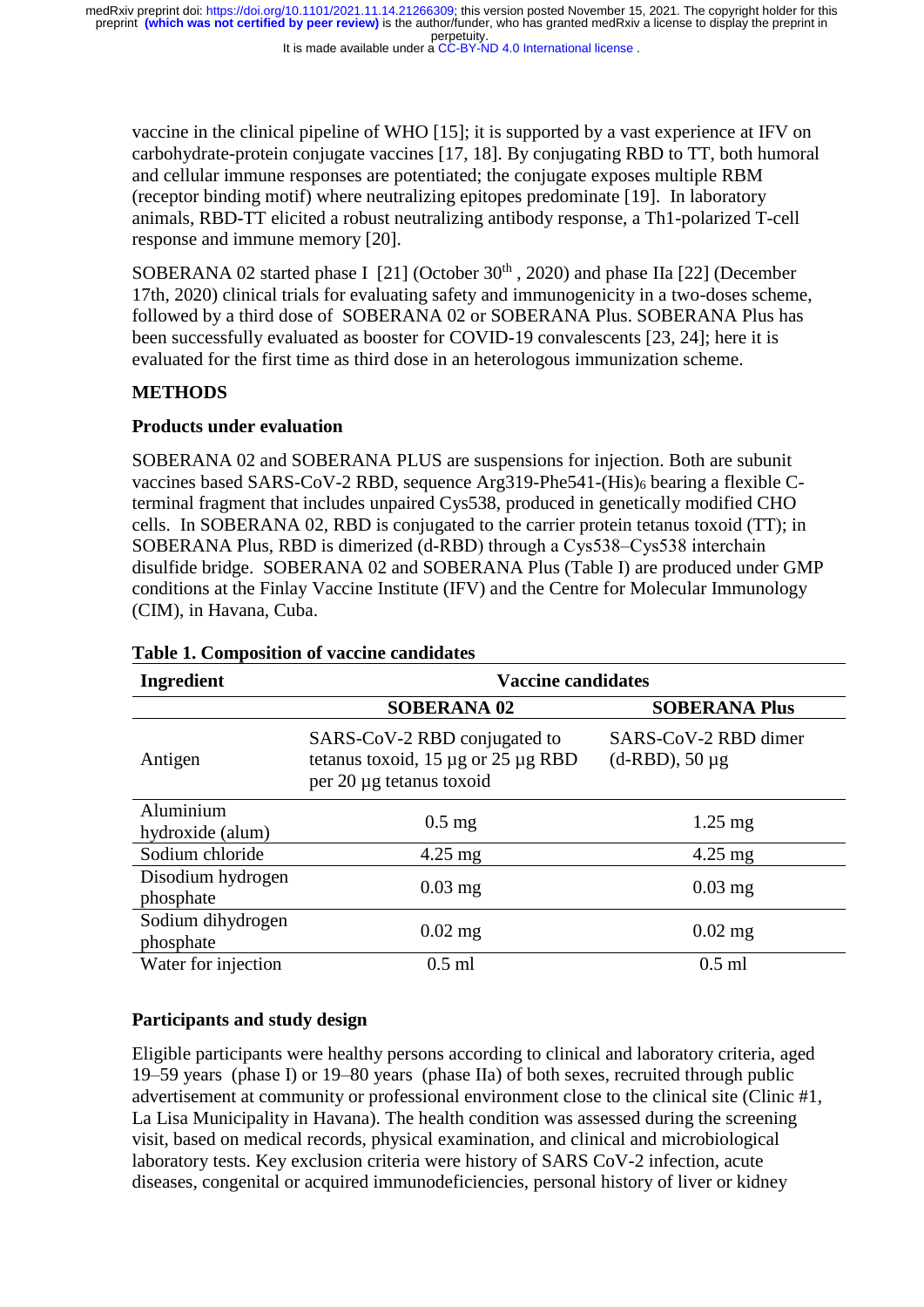It is made available under a CC-BY-ND 4.0 International license.

failure, immunological treatment in the last three months, allergy to ingredients in the formulation, pregnancy, puerperium or breastfeeding (Supplemental Material, Appendix A-1 y A-2).

Phase I clinical trial was open-label, monocentric, sequential and adaptive, for evaluating safety and reactogenicity and exploring immunogenicity of SOBERANA 02. Forty volunteers were enrolled, randomly and sequentially assigned to two groups of 20, for receiving 28 days apart two doses of 15 µg or 25 µg of SOBERANA 02. One group received the first dose of SOBERANA 02-15 µg; after the first interim analysis of safety on day 7, the second group received the first dose of SOBERANA 02-25 µg. On day 56, half of volunteers randomly assigned to each group received the third dose of SOBERANA 02 (homologous group, same dosage as first immunization) and half received SOBERANA Plus (50 µg of d-RBD/alumina, heterologous group) (Figure 1).

Phase II was an adaptive clinical trial for evaluating immunogenicity, safety and reactogenicity of SOBERANA 02. It was designed in two stages (IIa and IIb). Phase IIa started after the interim analysis (safety and preliminar immunogenicity) of phase I. It was openlabel, including 100 volunteers aged 19–80 years (19–59: 76, 60–80: 24), receiving two doses of SOBERANA 02-25  $\mu$ g on days 0 and 28. On day 56, participants were randomly allocated to receive either a third dose of SOBERANA 02-25 µg or SOBERANA Plus-50 µg (Figure 2). Phase IIb included 810 volunteers in a double blind, randomized, placebo controlled trial and will be published separately.

Both trials are published in the Cuban Public Registry of Clinical Trials, included in WHO International Clinical Registry Trials Platform with codes *[RPCEC00000340](file:///C:/Users/Lila/Desktop/DAGMAR%2020%20OCT%20VER%201/RPCEC00000340)* and *[RPCEC00000347.](https://rpcec.sld.cu/trials/RPCEC00000347)* [21, 22]

#### **Ethical considerations**

Phase I clinical trial was approved by the Ethical Committee at the Cuban National Centre for Toxicology; phase IIa was approved by a Research Ethic Committee from the Medical Sciences University, Faculty of Medicine "Manuel Fajardo", Havana, designed by the Health Innovation Committee from the Cuban Ministry of Health (MINSAP). The Cuban National Regulatory Agency (Centre for State Control of Medicines and Medical Devices, CECMED) approved the trials and the procedures (CECMED, Authorizations dates: 29th October, 2020 for phase 1, Reference number: 05.014.20BA , and 17th December for phase 2, Reference number: 05.019.20BA).

Independent Data Monitoring Committees formed by external members (four in phase I and six in phase II committees) specialized on clinical practice, epidemiology and statistics were in charge of interim analysis of safety and immunogenicity. Three interim data analyses were done after first and second doses; satisfactory results allowed phase II trial authorization, incorporating elderly participants. The final data analysis was done 28 days post third immunization. The Cuban National Centre for the Coordination of Clinical Trials (CENCEC) was responsible for monitoring the trial in terms of adherence to the protocol, Good Clinical Practice and data accuracy.

Both trials were conducted according to Helsinki's Declaration, Good Clinical Practice and the Cuban National Immunization Program. During recruitment, the investigators provided the potential participants with oral and written information about the vaccine candidates and trial potential risks and benefits. Written informed consent was obtained from all participants. The decision to participate was voluntary and was not remunerated.

## **Procedures**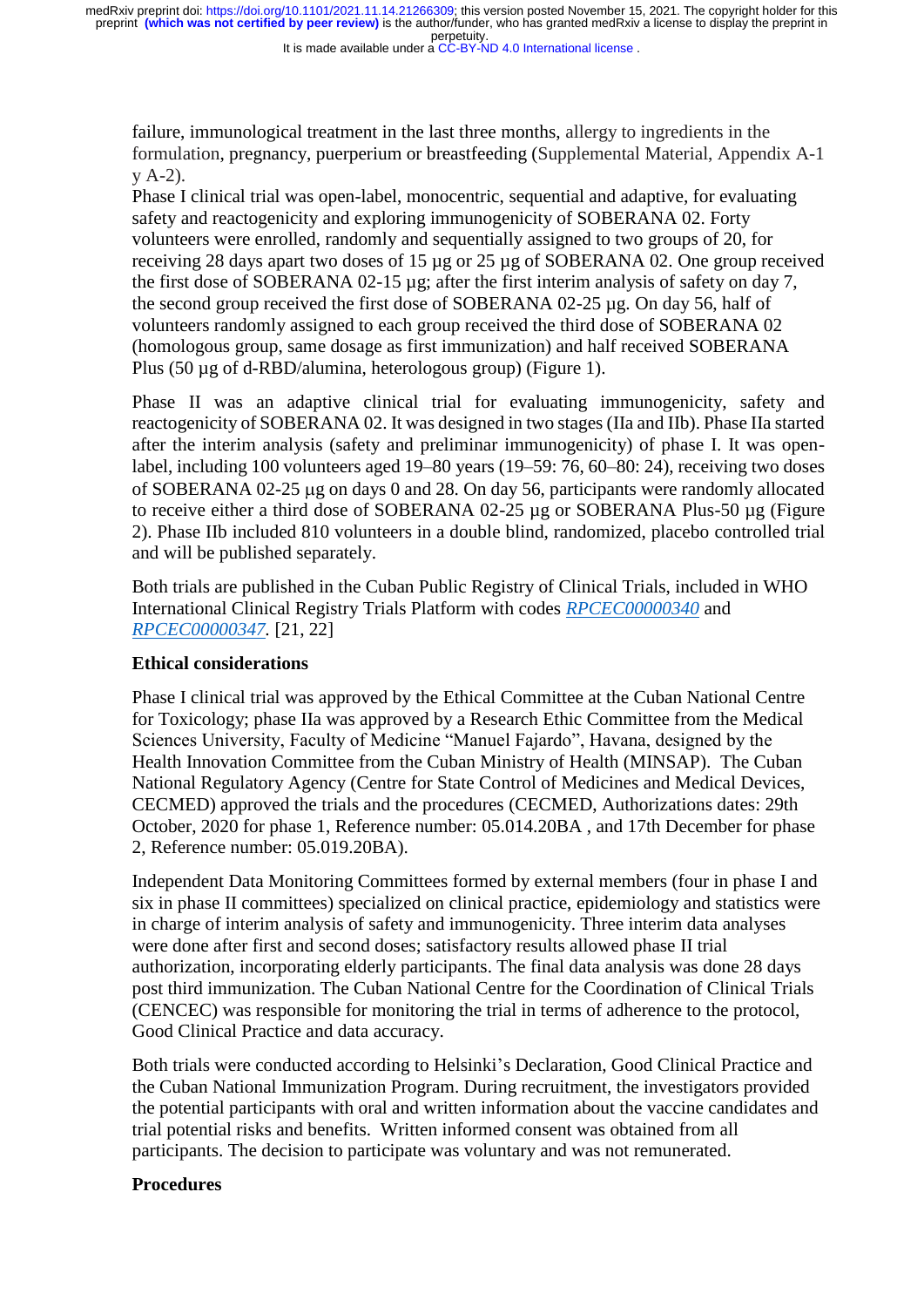It is made available under a CC-BY-ND 4.0 International license.

Participants received intramuscular injections in the deltoid region. After each vaccination, they were closely followed for safety evaluation (during three hours in phase I and one hour in phase IIa). Medical visits were planned after each dose at 24, 48 and 72 hours, and on days 7 (in phase I), 14 and 28 (in phase I and IIa). Adverse event (AEs) were self-registered by the participants on a diary card and recorded during medical visits.

For evaluating immunogenicity, serum samples were collected on days 0 (before vaccination), 14, 28, 42, 56, 70 and 84 (this is, 14 and 28 days after each dose). Peripheral blood mononuclear cells were collected for T-cell response evaluation after the second dose (day 56) and after the third dose (day 84) in a participants' subset.

## **Outcomes**

Both in phase I and phase IIa, the primary safety outcome was evaluated through the occurrence of serious AEs measured daily during 28 days after each dose. The secondary safety outcomes were solicited local and systemic AEs (measured daily during 7 days after each immunization) and unsolicited AE (measured daily during 28 days after each dose). Other secondary outcomes were vaccine immunogenicity, seroconversion  $(\geq 4$ -fold increase to pre-vaccination value), kinetics of anti-RBD IgG production (on days 0, 14, 28, 42, 56, 70 and 84), neutralizing antibody titres (on days 0, 56 and 84) and inhibition of RBD-ACE2 interaction (on days 0, 14, 28, 42, 56, 70 and 84). Outcomes are detailed in Supplemental Material, Appendix A-3)

# **Safety evaluation**

Solicited local AEs at the injection site included local pain, erythema, swelling, induration and local temperature; solicited systemic AEs were fever, general discomfort and rash. Other events were self-recorded throughout the 28 days follow-up period. Clinical laboratory test included pre-vaccination and post-vaccination biochemical serum analysis.

AEs were classified as serious or not. Also, AE severity was graded as mild (transient or mild discomfort, no interference with activity), moderate (mild to moderate limitation in activity), or severe (marked limitation in activity) according to Brighton Collaboration definition and the Common Terminology Criteria for Adverse Events version 5·0. AEs were reviewed for causality, and classified according to WHO: inconsistent causal association to immunization, consistent causal association to immunization, undetermined, unclassifiable [25].

## **Immunogenicity evaluation**

All immunological evaluations were performed by external laboratories.

*Anti-RBD IgG response:* Anti-RBD IgG in sera was evaluated by a quantitative ultramicro ELISA (UMELISA SARS-CoV-2 anti- RBD, Centre for Immunoassay, Havana, Cuba). The concentration of anti-RBD IgG was expressed as AU/mL. The seroconversion rate was calculated by dividing the concentration at each time point (at Tx) by the pre-vaccination concentration (at T0). A rate  $\geq$  4 was considered as seroconversion. (Supplemental Material, Appendix C.1)

*Molecular virus neutralization test*: This ELISA is an *in-vitro* surrogate of the live-virus neutralization with some modifications [26]. A molecular virus neutralization test with δvariant L452R+T478K RBD displayed on phages was also evaluated. (Supplemental Material, Appendix C.2, C.3 and C.4) [27; 28]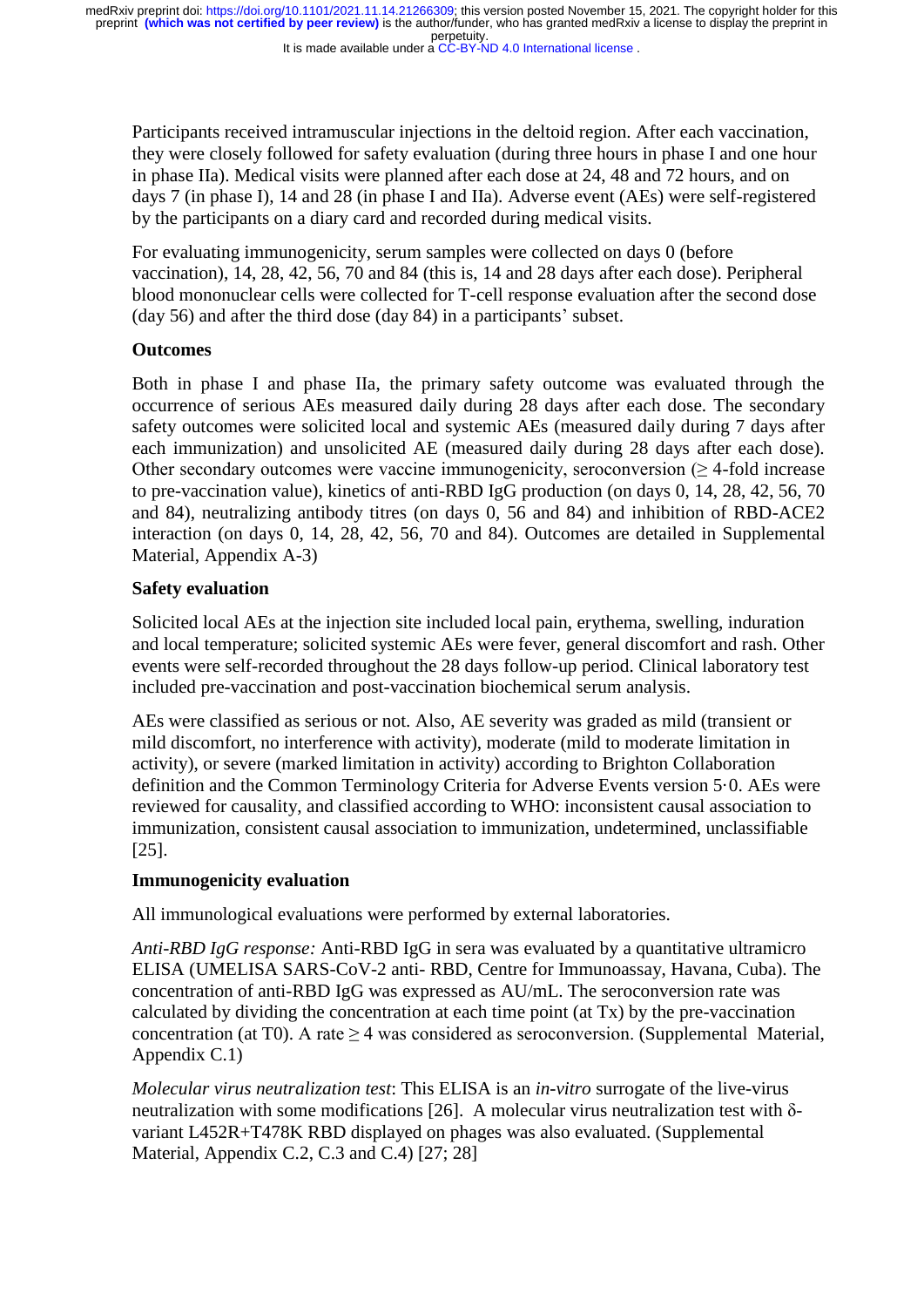It is made available under a CC-BY-ND 4.0 International license.

*Conventional virus neutralization test*: Neutralizing antibodies against live D614G SARS-CoV-2 strain was performed by the conventional virus neutralization test, following the recommendation of Manenti & cols [29]. It is colorimetric assays based on the of the virus neutralization by antibodies, avoiding the cytopathic effect on VeroE6 cells. The neutralization titre represents the highest serum dilution giving 50% reduction of cytopathic effects. D614G strain was used for the test (Supplemental Material, Appendix C.5)

*Specific T-cell response:* RBD-specific T-cell response producing IFN- γ and IL-4 were quantified with enzyme-linked immunospot (ELISpot) assay using human IFN-γ ELISpot<sup>PLUS</sup> HRP kit (Mabtech, Sweden) and human IL-4 ELISpot<sup>plus</sup> HRP kit (Mabtech, Sweden) following the manufacturer's instructions. Specific T-cell response was expressed as the number of spot-forming cells per  $10<sup>6</sup>$  cells. (Supplemental Material, Appendix C.6)

*Human Serum Convalescent Panel*: A panel of convalescent serum samples (Cuban Convalescent Serum Panel, CCSP) was made with sera from 68 patients recovered from COVID-19 (diagnosed by positive PCR) on March–November 2020, during the first epidemic peak in Cuba (13 with severe disease, 30 with mild disease and 25 asymptomatic). All patients gave written consent to the Cuban National Centre of Medical Genetics in Havana, allowing the use of their samples for epidemiological research. This panel was characterized by anti-RBD IgG concentration (UA/ml), inhibition of RBDhACE2 interaction (% of inhibition and molecular neutralization titre) and virus neutralization titre (cVNT50) with the analytical methods used for vaccinated subjects in the clinical trials [23].

## **Statistical analysis**

Sample size calculation was done considering a serious AE rate  $<$  5% (for phase I) and  $<$  1% (for phase IIa). Two-sided 95% confidence intervals for one proportion were calculated, taking into account a target width of 0.250 (for phase I) and 0.144 (for phase IIa). Safety and reactogenicity endpoints are described as frequencies (%). Demographic characteristics and AE data are reported as mean, standard deviation (SD), median, interquartile range, and range. Seroconversion rates for IgG antibodies anti-RBD (≥4-fold increase in antibody concentration over baseline) were calculated. Anti-RBD IgG concentration, inhibition (%) of RBD-ACE2 interaction and cytokine-expressing cells were represented as median with interquartile range. Molecular neutralization titre  $(mVNT<sub>50</sub>)$  and conventional virus neutralization titre  $\text{(cVNT}_{50})$  are represented as geometric mean  $\text{(GMT)}$  and 95% confidence intervals (CI). Spearman's rank correlation was used to assess relationships among techniques used to evaluate the immune response. The Students's t-Test or the Wilcoxon Signed-Rank Test were used for before-after statistical comparison. Statistical analyses were done using SPSS version 25·0; R version 3·2·4; EPIDAT version 4·1 and Prism GraphPad version 6·0. An alpha signification level of 0·05 was used. An Independent Data and Safety Monitoring Board provided safety supervision and interim analysis.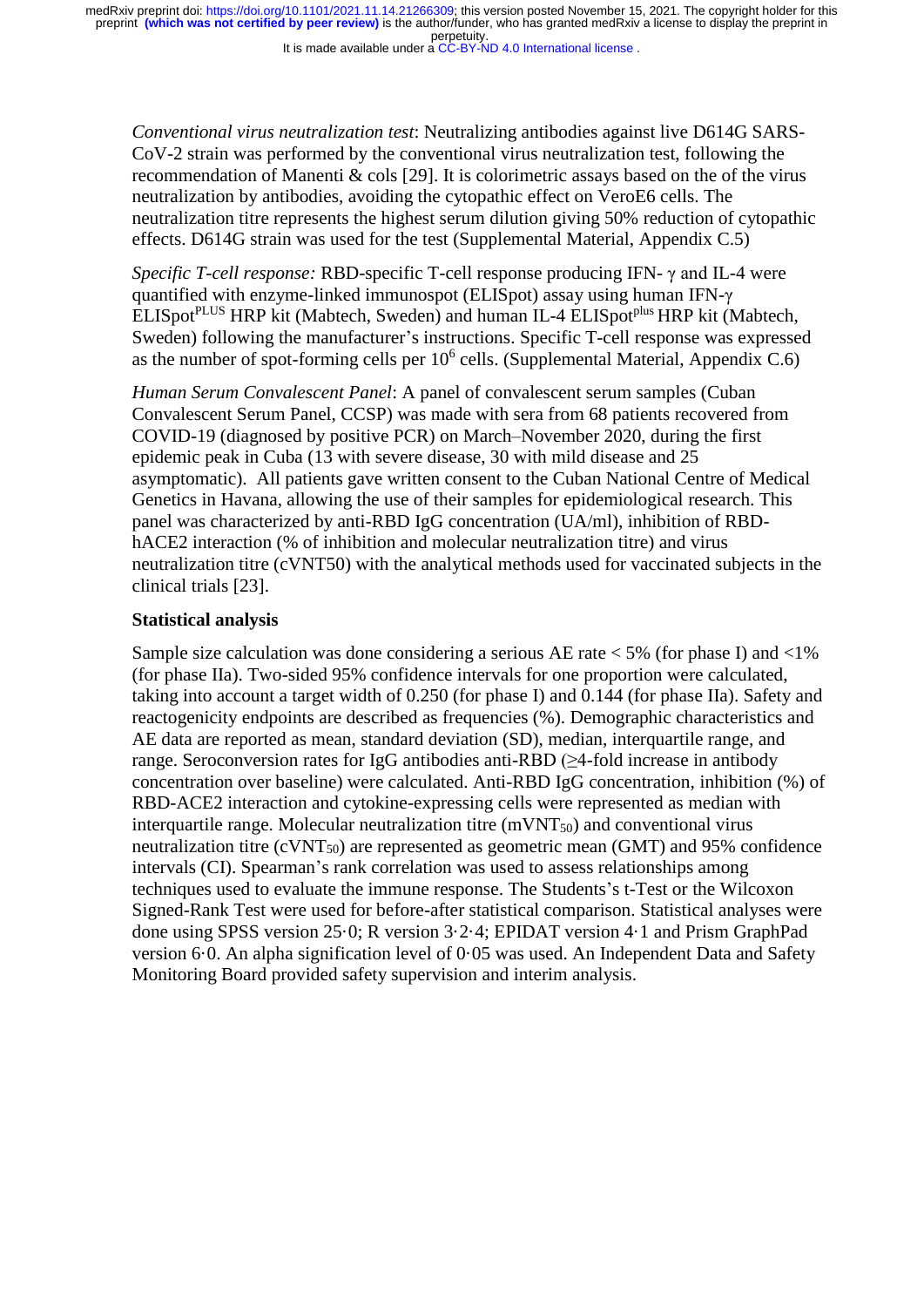It is made available under a CC-BY-ND 4.0 International license.

#### **Results**

Phase I: from 53 individuals recruited for inclusion and screened from November  $2<sup>th</sup>$  to  $12<sup>th</sup>$ , 2020, 40 participants were selected (Figure 1). The safety interim analysis for the group receiving SOBERANA 02-15 µg showed no serious AEs; then, the second group received SOBERANA  $02-25 \mu$ g. Other two interim analyses (7 days after the second dose in the 15  $\mu$ g-group and 7 days after the first dose in the 25  $\mu$ g-group) showed no serious AEs. On day 56 half of individuals received a third dose of SOBERANA 02 (same dosage), half received a heterologous third dose of SOBERANA Plus-50 µg. Phase IIa: from 118 individuals recruited for inclusion and screened from December  $17<sup>th</sup>$  2020 to January  $6<sup>th</sup>$ , 2021, (Figure 2); the 100 selected participants received two doses of SOBERANA 02-25  $\mu$ g. Demographic characteristics are summarized in Table 2. The mean age of participants was 38.2 years (SD 10.3) in phase I and 46.7 (SD 15.8) in phase IIa.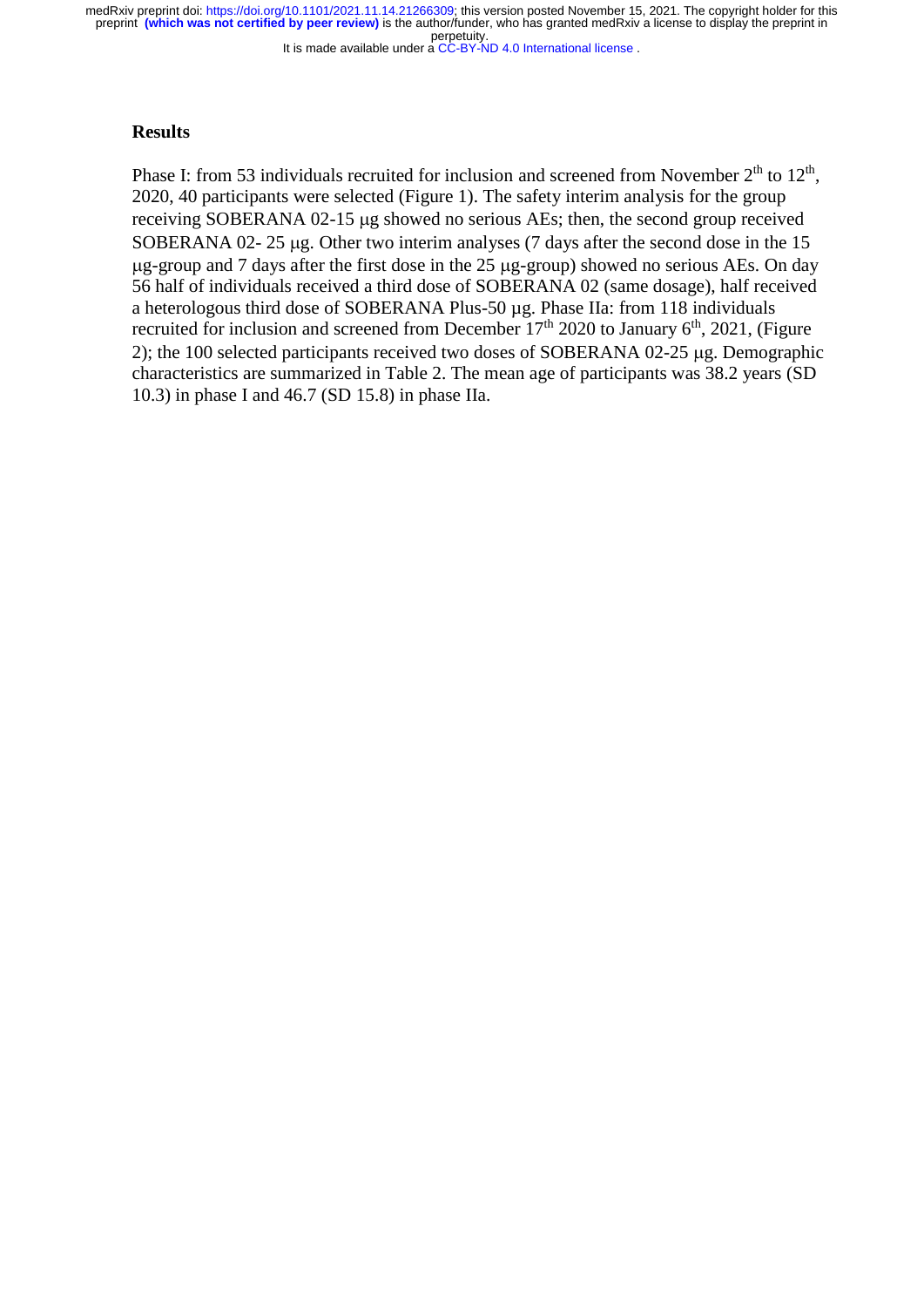



**Figure 1. Phase I Flow Chart.**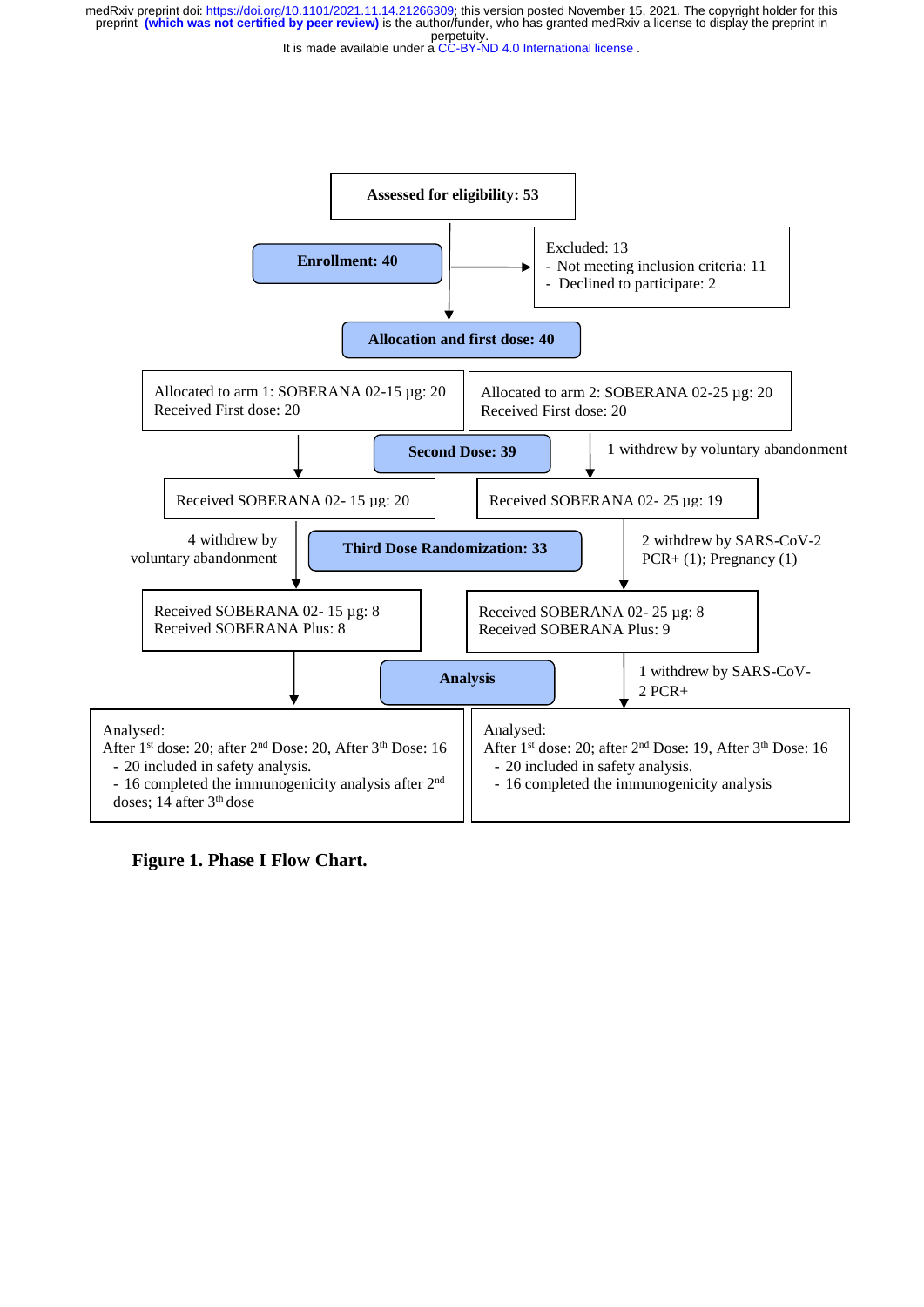It is made available under a CC-BY-ND 4.0 International license.



**Figure 2. Phase IIa Flow Chart.**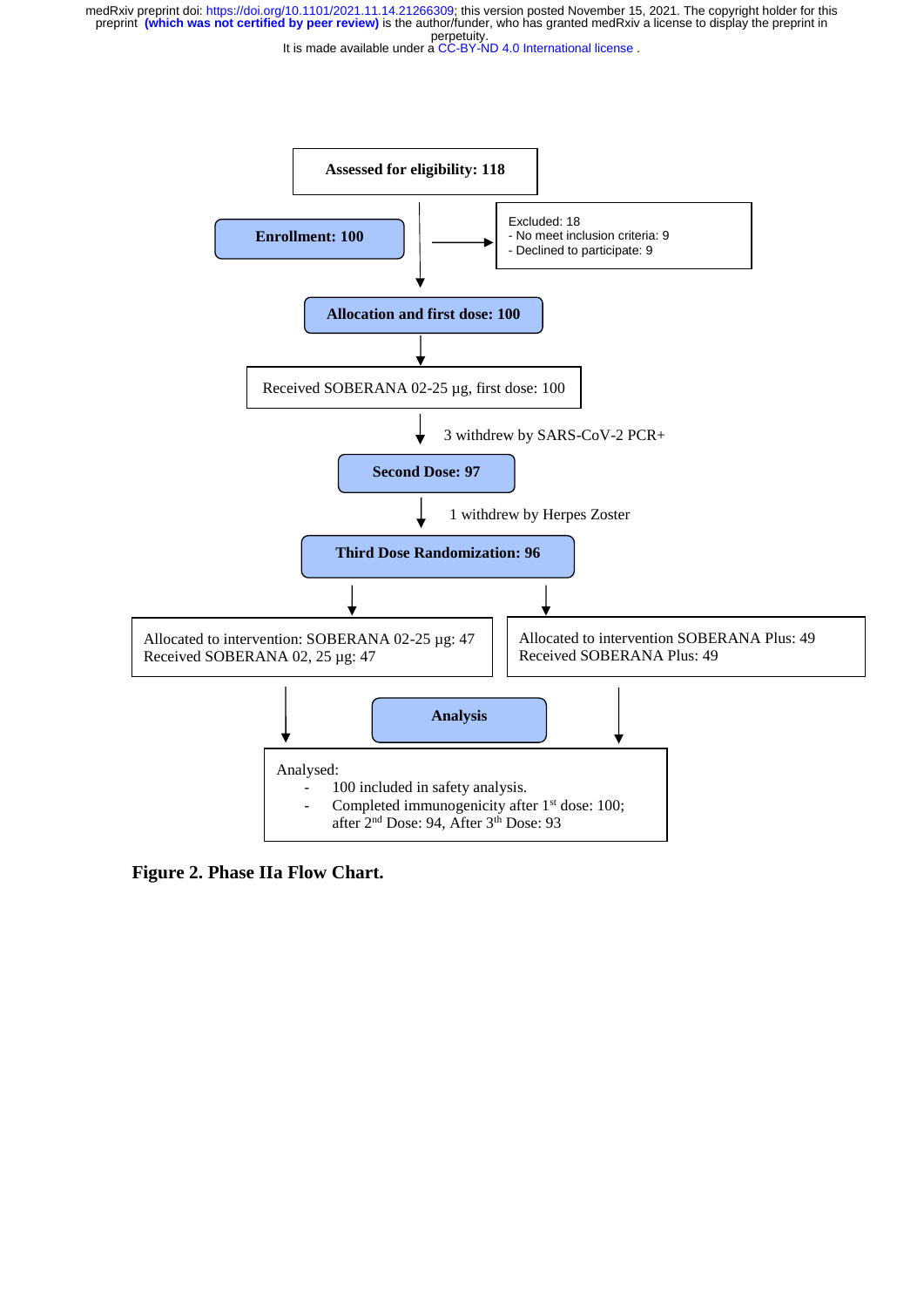It is made available under a CC-BY-ND 4.0 International license.

| Demographic<br>characteristics                                      |                 | Phase I           |                             |              | Phase IIa     |  |
|---------------------------------------------------------------------|-----------------|-------------------|-----------------------------|--------------|---------------|--|
|                                                                     |                 | Arm 1:            | Arm $2$ :                   | Overall      | SOBERANA 02-  |  |
|                                                                     |                 | SOBERANA 02-15 µg | (SOBERANA 02-25 µg) Phase I |              | $25 \mu g$    |  |
|                                                                     |                 | $n \ (\%)$        | $n$ (%)                     | n(%)         | $n$ (%)       |  |
| Total (N)                                                           |                 | 20 (100)          | 20 (100)                    | 40 (100)     | 100(100)      |  |
| Sex                                                                 | Female          | 5(25.0)           | 10(50.0)                    | 15(37.5)     | 57.0(57)      |  |
|                                                                     | Male            | 15(75.0)          | $10(50.0\%)$                | 25(62.5)     | 43.0(43)      |  |
| Ethnicity                                                           | White           | 17(85.0)          | 12(60.0)                    | 29(72.5)     | 61.0(61)      |  |
|                                                                     | <b>Black</b>    | 3(15.0)           | 2(10.0)                     | 5(12.5)      | 8.0(8)        |  |
|                                                                     | Mixed<br>race   | 0(0.0)            | 6(30.0)                     | 6(15.0)      | 31.0(31)      |  |
| Age                                                                 | Mean<br>(SD)    | 39.5 (10.4)       | 38.9 (10.5)                 | 38.2(10.3)   | 46.7(15.8)    |  |
|                                                                     | Median<br>(IQR) | 39.0 (20.0)       | 38.5 (22.0)                 | 39.0(20.0)   | 48.5 $(26.0)$ |  |
|                                                                     | Range           | (25; 58)          | (24; 55)                    | (24; 58)     | (19; 74)      |  |
| Weight<br>(kg)                                                      | Mean<br>(SD)    | 74.2 (9.4)        | 68.3 (11.0)                 | 71.3(10.5)   | 73.4 (13.9)   |  |
|                                                                     | Median<br>(IQR) | 75.5 (12.0)       | 65.0(10.0)                  | 71.0(15.3)   | 74.0 (20.0)   |  |
|                                                                     | Range           | (50; 86)          | (53; 101)                   | (50; 101)    | (49; 115)     |  |
| Height<br>(cm)                                                      | Mean<br>(SD)    | 168.2(7.4)        | 165.4(9.1)                  | 166.8(8.3)   | 166.0(9.4)    |  |
|                                                                     | Median<br>(IQR) | 169(11)           | 164(15)                     | 167(13)      | 165.0(13.0)   |  |
|                                                                     | Range           | (150; 179)        | (154; 186)                  | (150; 186)   | (150; 198)    |  |
| <b>BMI</b><br>$\text{kg}/\text{m}^2$                                | Mean<br>(SD)    | 25.9(1.9)         | 24.7(2.9)                   | 25.3(2.5)    | 26.5(3.4)     |  |
|                                                                     | Median<br>(IQR) | 26.0(1.7)         | 24.5(4.7)                   | 25.8(3.4)    | 26.9(5.4)     |  |
|                                                                     | Range           | (21.5; 29.4)      | (20.0; 29.4)                | (20.0; 29.4) | (19.1; 33.9)  |  |
| SD=Standard Deviation. IQR=Interquartile range BMI=Body mass index. |                 |                   |                             |              |               |  |

## **Table 2. Demographic characteristics of participants in phase I and phase IIa clinical trials**

*Adverse events*: Thirty of 40 participants in phase I (80%) and 93 of 100 in phase IIa completed the three-dose scheme and follow-up visits. In phase I, 16 (40%) reported at least one AE within 28 days after vaccination. In the group receiving SOBERANA 02-25  $\mu$ g, 50% of subjects reported AEs compared to 30% in the group receiving SOBERANA 02-15 g; none reported serious or severe (grade 3) vaccine-related AEs. In phase IIa, 32 participants (32%) reported at least one AE within 28 days after vaccination; none reported serious vaccine-related AEs and only one reported two severe (grade 3) AEs (induration and erythema, Tables 3 and 4). No clinically relevant changes were observed in haematology and blood chemistry analyses (Supplemental Material, Appendix B, Table IV).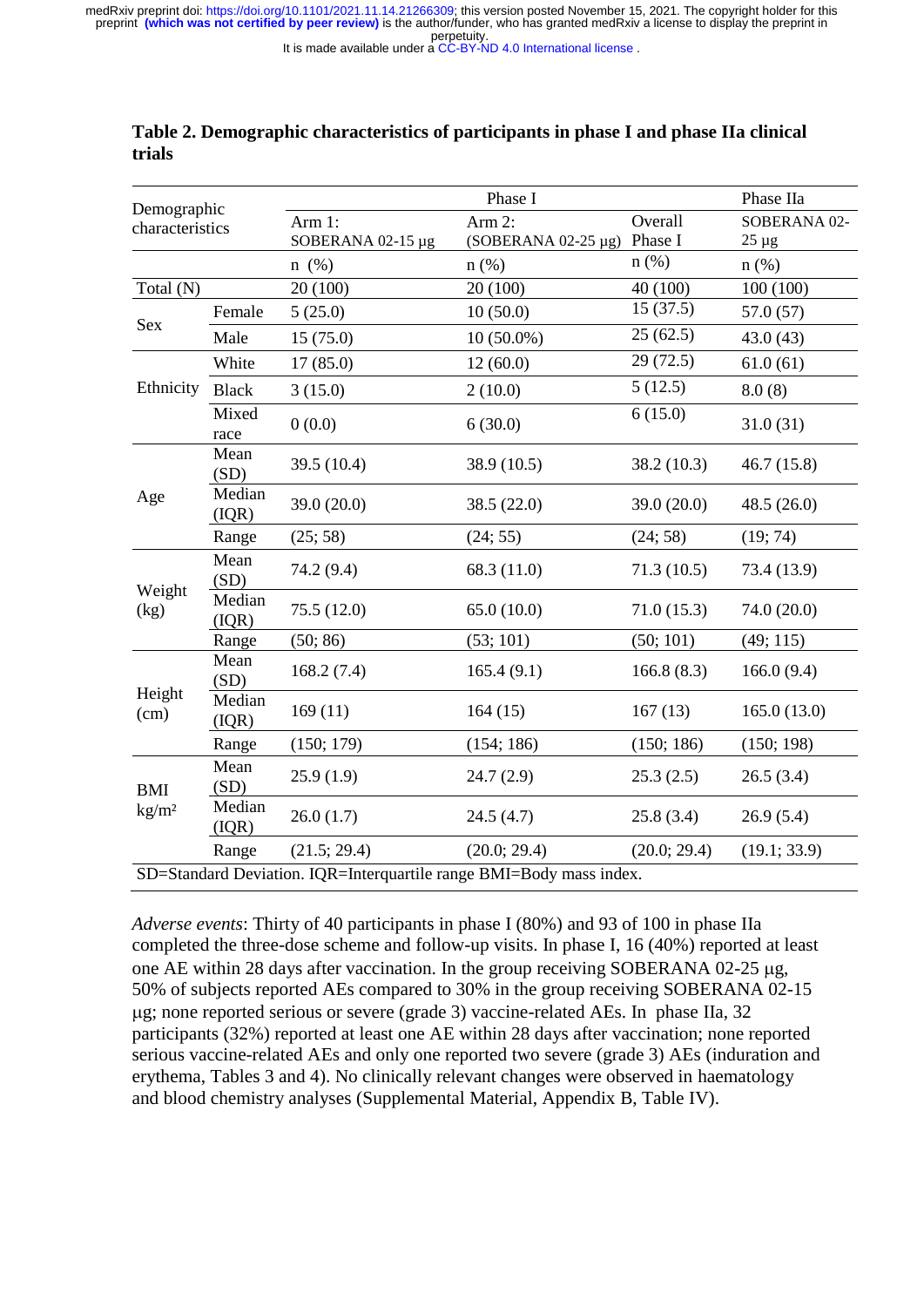It is made available under a CC-BY-ND 4.0 International license.

|                                                          | <b>Phase I</b>         |                        | <b>Phase IIa</b>  |  |
|----------------------------------------------------------|------------------------|------------------------|-------------------|--|
|                                                          | Arm 1:                 | Arm 2:                 |                   |  |
|                                                          | SOBERANA $02-15 \mu g$ | SOBERANA $02-25 \mu g$ | SOBERANA 02-25 µg |  |
|                                                          | $N=20$                 | $N=20$                 | $N = 100$         |  |
|                                                          | $N(\%)$                | $N(\%)$                | $N(\%)$           |  |
| Subjects with at least one<br>AE                         | 6(30.0)                | 10(50.0)               | 32(32.0)          |  |
| Subjects with at least one<br>vaccine-related AE         | 2(10.0)                | 7(35.0)                | 28(28.0)          |  |
| Subjects with serious AE                                 | 0(0)                   | 1(5.0)                 | 2(2.0)            |  |
| Subjects with serious<br>vaccine related AE              | 0(0)                   | 0(0)                   | 0(0)              |  |
| Subjects with severe<br>$\left(\text{grade }3\right)$ AE | 1(5.0)                 | 1(5.0)                 | 2(2.0)            |  |
| Subjects with severe<br>(grade 3) vaccine related<br>AE  | 0(0)                   | 0(0)                   | 1(1.0)            |  |
| Overall of reported adverse events                       |                        |                        |                   |  |
| Total of reported EA                                     | 10                     | 13                     | 72                |  |
| Vaccine related AE                                       | 2(20.0)                | 10(76.9)               | 65 (90.3)         |  |
| Serious AE                                               | 0(0)                   | 1(7.7)                 | 2(2.8)            |  |
| Serious vaccine related AE                               | 0(0)                   | 0(0)                   | 0(0)              |  |
| Severe (grade 3) AE                                      | 1(10.0)                | 1(7.7)                 | 3(4.2)            |  |
| Severe (grade 3) Vaccine<br>related AE                   | 0(0)                   | 0(0)                   | 2(2.8)            |  |
| Deaths                                                   | 0(0)                   | 0(0)                   | 0(0)              |  |

#### **Table 3. Phase I and phase IIa safety profile.**

Note: Safety profile includes AEs after the third dose without distinction between homologous or heterologous dose.

Table 3 summarizes the frequency of subjects with solicited AEs. In phase I, local pain was reported in three subjects receiving SOBERANA  $02-25 \mu$ g (15%). Other events were systemic and unsolicited. The most frequent unsolicited AE in both treatment groups was high blood pressure (15% and 25% respectively) (Supplemental Material, Appendix B, Table I); of all AEs 70% (arm 1:  $15 \mu g$ ) and 84.6% (arm 2:  $25 \mu g$ ) were classified as mild (Supplemental Material, Appendix B, Table II). In Phase IIa, pain at the injection site was also the most frequent solicited AE (in 22% of subjects). Other solicited and unsolicited AEs had frequencies < 5%. Headache was the most frequent vaccine-related, unsolicited AE (SM, Appendix B, Table II); of all AEs, 90.3% were classified as mild and 77.8% lasted < 24 hours. No serious related adverse event or death were reported during phases I and IIa. (Supplemental Material, Appendix B, Table III). The number of participants reporting AEs decreased with the number of doses. AEs behaved similarly in both age subgroups (19-59 and 60-80 years) (Figure 3).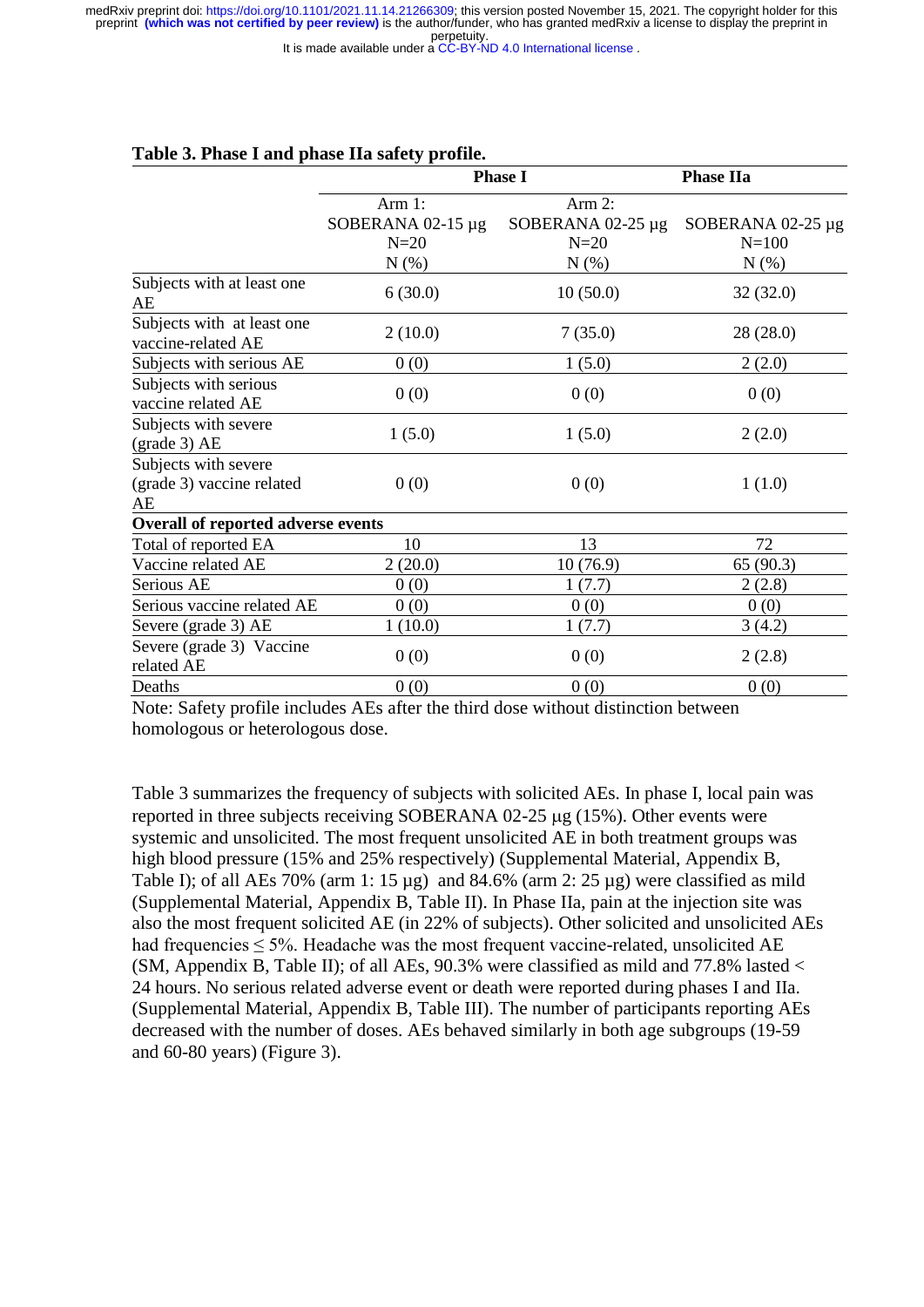It is made available under a CC-BY-ND 4.0 International license.

|                                             | Table 4. Solicited AEs during phase I and phase IIa<br><b>Phase I</b> |                   | <b>Phase IIa</b>  |  |
|---------------------------------------------|-----------------------------------------------------------------------|-------------------|-------------------|--|
|                                             | Arm 1:                                                                | Arm 2:            |                   |  |
|                                             | SOBERANA 02-15 $\mu$ g                                                | SOBERANA 02-25 µg | SOBERANA 02-25 µg |  |
|                                             | $N=20$                                                                | $N=20$            | $N = 100$         |  |
|                                             | N(%)                                                                  | N(%)              | N(%)              |  |
| <b>Overall AE</b>                           |                                                                       |                   |                   |  |
| Subject with AEs                            | 6(30.0)                                                               | 10(50.0)          | 32(32.0)          |  |
| Severe (Grade 3)                            | 1(5.0)                                                                | 1(5.0)            | 2(2.0)            |  |
| Serious                                     | $\overline{0}$                                                        | 1(5.0)            | 2(2.0)            |  |
| <b>Subjects with solicited AEs</b>          |                                                                       |                   |                   |  |
| Any                                         | $\overline{0}$                                                        | 3(15.0)           | 25(25.0)          |  |
| Severe (Grade 3)                            | $\boldsymbol{0}$                                                      | $\overline{0}$    | 1(1.0)            |  |
| Serious                                     | $\boldsymbol{0}$                                                      | $\overline{0}$    | 0                 |  |
| <b>Subjects with solicited systemic AEs</b> |                                                                       |                   |                   |  |
| Any                                         | $\boldsymbol{0}$                                                      | $\theta$          | 6(6)              |  |
| Severe (Grade 3)                            | $\overline{0}$                                                        | $\overline{0}$    | $\overline{0}$    |  |
| Serious                                     | $\overline{0}$                                                        | $\overline{0}$    | $\overline{0}$    |  |
| General discomfort                          | $\overline{0}$                                                        | $\overline{0}$    | 5(5)              |  |
| Severe (Grade 3)                            | $\overline{0}$                                                        | $\overline{0}$    | 0                 |  |
| Serious                                     | $\overline{0}$                                                        | $\boldsymbol{0}$  | 0                 |  |
| Rash                                        | $\overline{0}$                                                        | $\overline{0}$    | 1(1)              |  |
| Severe (Grade 3)                            | $\overline{0}$                                                        | $\boldsymbol{0}$  | 0                 |  |
| Serious                                     | $\overline{0}$                                                        | $\overline{0}$    | $\overline{0}$    |  |
| <b>Subjects with solicited local AEs</b>    |                                                                       |                   |                   |  |
| Any                                         | $\overline{0}$                                                        | 3(15)             | 22(22)            |  |
| Severe (Grade 3)                            | $\boldsymbol{0}$                                                      | $\theta$          | 1(1)              |  |
| Serious                                     | $\overline{0}$                                                        | $\overline{0}$    | $\overline{0}$    |  |
|                                             | $\boldsymbol{0}$                                                      |                   |                   |  |
| Injection-site pain                         | $\overline{0}$                                                        | 3(15)             | 22(22)            |  |
| Severe (Grade 3)                            |                                                                       | $\boldsymbol{0}$  | 0                 |  |
| Serious                                     | $\overline{0}$                                                        | $\boldsymbol{0}$  | $\Omega$          |  |
| Erythema                                    | $\boldsymbol{0}$                                                      | $\boldsymbol{0}$  | 4(4)              |  |
| Severe (Grade 3)                            | $\boldsymbol{0}$                                                      | $\boldsymbol{0}$  | 1(1)              |  |
| Serious                                     | $\overline{0}$                                                        | $\boldsymbol{0}$  | $\Omega$          |  |
| Local Warm                                  | $\boldsymbol{0}$                                                      | $\overline{0}$    | 4(4)              |  |
| Severe (Grade 3)                            | $\boldsymbol{0}$                                                      | $\boldsymbol{0}$  | 0                 |  |
| Serious                                     | $\boldsymbol{0}$                                                      | $\overline{0}$    | $\Omega$          |  |
| Induration                                  | $\boldsymbol{0}$                                                      | $\boldsymbol{0}$  | 3(3)              |  |
| Severe (Grade 3)                            | $\boldsymbol{0}$                                                      | $\boldsymbol{0}$  | 1(1)              |  |
| Serious                                     | $\overline{0}$                                                        | $\overline{0}$    | $\theta$          |  |
| Swelling                                    | $\boldsymbol{0}$                                                      | $\boldsymbol{0}$  | 3(3)              |  |
| Severe (Grade 3)                            | $\boldsymbol{0}$                                                      | $\overline{0}$    | $\boldsymbol{0}$  |  |
| Serious                                     | $\boldsymbol{0}$                                                      | $\boldsymbol{0}$  | $\boldsymbol{0}$  |  |

# **Table 4. Solicited AEs during phase I and phase IIa**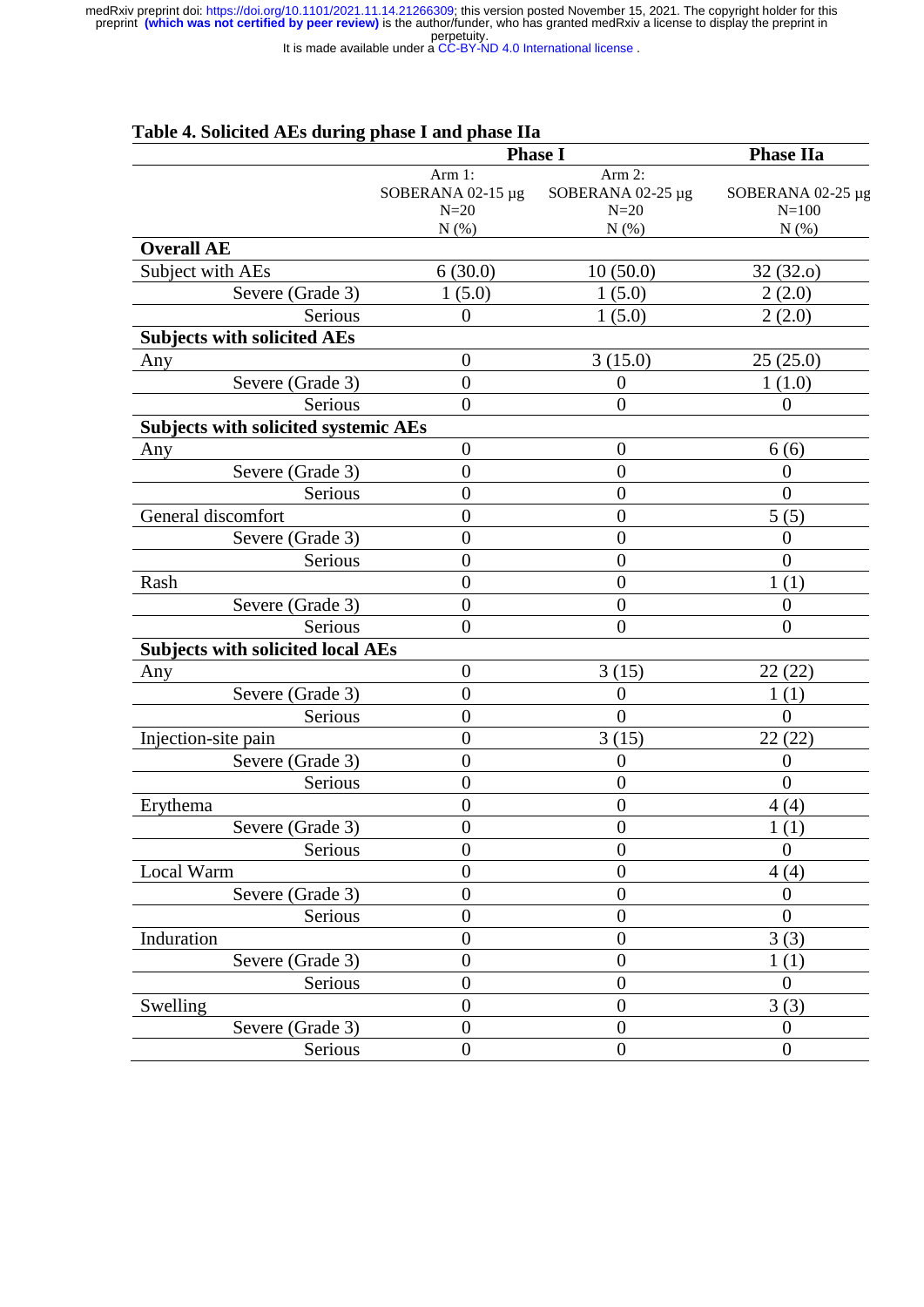It is made available under a CC-BY-ND 4.0 International license.



Figure 3. Solicited local and systemic adverse event after each dose by age subgroups. Subjects 19-59 or 60-80 years-old received two doses (T0, T28) of SOBERANA 02 and a third dose (T56) homologous (Hom) or heterologous with SOBERANA Plus (Het).

*Immunogenicity:* In phase I, after the second dose both formulations of SOBERANA 02 induced seroconversion in ≥75% participants. The third dose increased seroconversion: 85.7% after the homologous third dose, 100% after the heterologous third dose (SOBERANA Plus) (Supplemental Material, Appendix B, Table V).

After two doses, the median of anti-RBD IgG concentration in subjects vaccinated with SOBERANA 02-15 µg was  $25.9$  ( $25<sup>th</sup>-75<sup>th</sup>$  percentile 14.9; 39.5); in those vaccinated with SOBERANA 02-25 µg the median was  $40.3$  ( $25<sup>th</sup>$ -75<sup>th</sup> percentile 18.5; 102.9) (Supplemental Material, Appendix B, Table V). Molecular inhibition of RBD:hACE2 interaction (expressed as % inhibition and molecular virus inhibitory titre 50%) was higher in the 25  $\mu$ g- than in the 15  $\mu$ g-group. Virus neutralization titre was 5.8 (95% CI 4.5; 7.5) after two doses of 15  $\mu$ g, it was 21.7 (95% CI 7.8; 60.3) after two doses of 25  $\mu$ g (Supplemental Material, Appendix B, Table V).

In all participants, the third dose increased the IgG concentration ( $p<0.05$ ) as compared with the second dose. The combination of two doses of SOBERANA 02-25 µg with the heterologous third dose (SOBERANA Plus) also improved antibody functionality as compared with the homologous scheme: median of % inhibition of RBD:hACE2 interaction increased from 60.9%  $(25<sup>th</sup>-75<sup>th</sup>$  percentile 11.9; 87.6) to 89.2%  $(25<sup>th</sup>-75<sup>th</sup>$  percentile 57.2; 94.2) , the GMT of molecular virus-neutralization titre (mVNT50) increased from 94.5 (95% IC 18.5; 481.2) to 340 (95% IC 125.8; 918.5) and the conventional live-virus neutralization increased form 24.2 (95% IC 9; 65.3) to 65.6 (95% IC 22; 195.8) (Supplemental Material, Appendix B, Table V).

Given the interim phase I results, phase IIa participants received SOBERANA 02-25µg in first and second immunizations, followed by homologous or heterologous third immunization. The study included participants up to 80 years in both schemes. The results were quite similar to those from phase I: 75% of participants seroconverted after the second dose and  $\geq$  95% after the third, with significant increment ( $p$ <0,05) in anti-RBD IgG titre, higher % inhibition of RBD:hACE2 interaction, higher molecular and virus neutralization titres, and better immunological results for the heterologous as compared with the homologous scheme (Supplemental Material, Appendix B, Table V).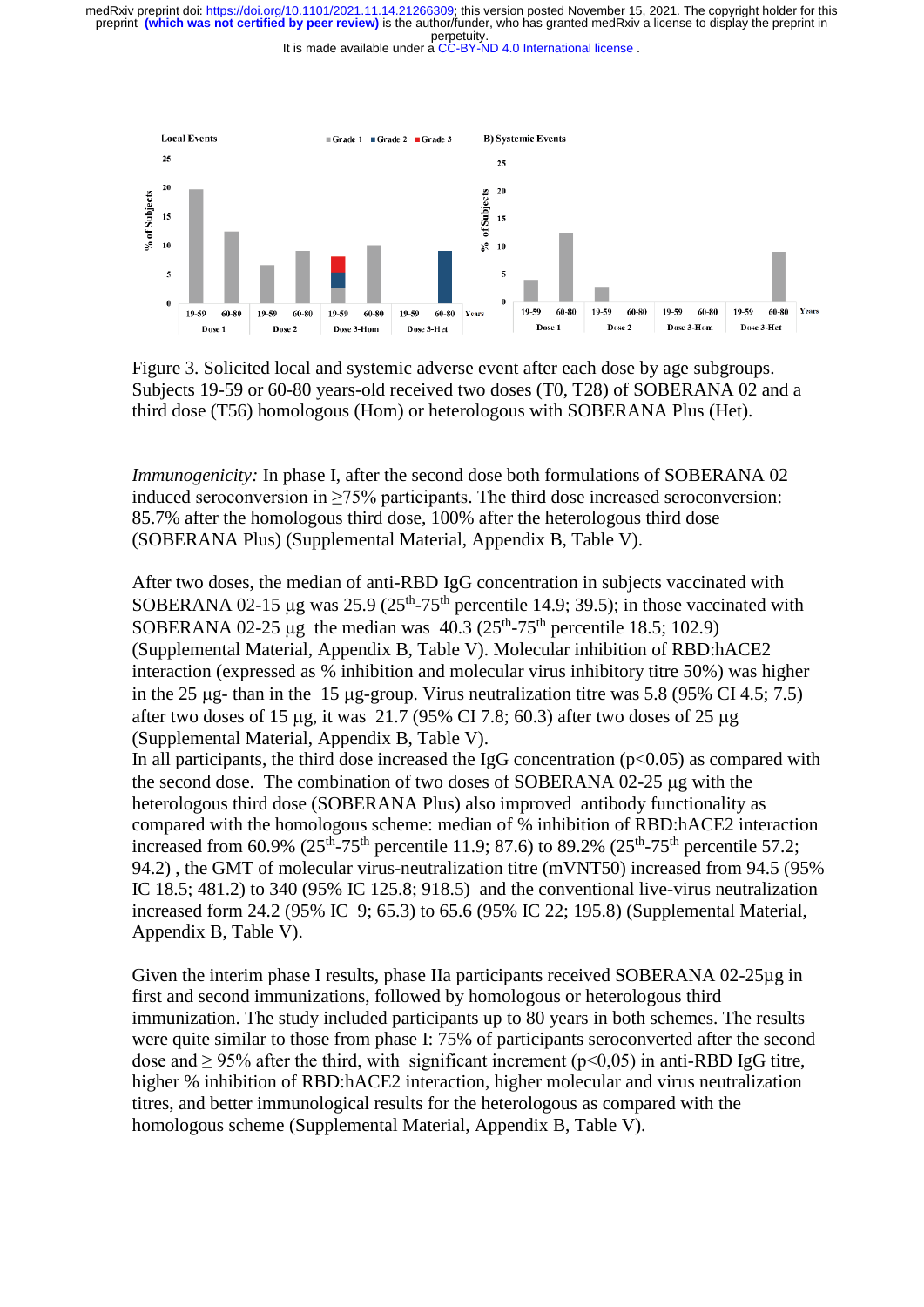It is made available under a CC-BY-ND 4.0 International license.

The following are pooled data from all participants (in phases I and IIa) treated under the same vaccination scheme, two doses of SOBERANA 02-25 µg followed by either the homologous or the heterologous third dose. The proportion of participants that seroconverted increased from 76.1% after two doses (day 56) to 98.3% or 98% respectively after the third heterologous or homologous dose (day 84) (Supplemental Material, Appendix B, Table VI). A significant increase ( $p<0,0005$ ) of anti-RBD antibodies was observed after first (day 14) and second doses (day 42) as compared with pre-vaccination (Figure 4). For both third dose subgroups, on day 84 the IgG level was significantly superior ( $p<0.0005$ ) to its value on day 56; the highest increase was observed in subjects with the heterologous third dose (on day 84, the median with heterologous scheme was 4.7-fold higher than on day 56; whilst with the homologous scheme the increase was 3.4-fold). Also, after the heterologous third dose, the median IgG value was 2.2-fold higher than the median for the Cuban Convalescent Serum Panel (CCSP) (1.6-fold higher after the homologous third dose) (Figure 4; Supplemental Material, Appendix B, Table VI).



**Figure 4. Kinetics of anti-RBD IgG production after two doses of SOBERANA 02 and a third homologous or heterologous dose (pooled analysis from phase I and phase IIa).**  FOOTNOTE**:** Subjects 19-80 years-old received two doses (T0, T28) of SOBERANA 02 and a third dose (T56) homologous (Hom: blue points) or heterologous with SOBERANA Plus (Het: green points). Anti-RBD IgG concentration is expressed in arbitrary units/mL (median, 25<sup>th</sup>-75<sup>th</sup> percentile). CCSP: Cuban Convalescent Serum Panel (red triangles). p values represent the statistic differences respect to T0 or T56 as indicated, using Wilcoxon signed rank test.

Elicited anti-RBD antibodies inhibited the interaction of RBD with the human ACE2 receptor. There was a significant increase in  $%$  inhibition ( $p<0,0005$ ) after the second dose (T42) compared to pre-vaccination and after both alternative third doses compared to T56 (Figure 5A). After the third dose (T84), the inhibition median was 78.9% ( $25^{\text{th}}$ -75<sup>th</sup>) percentile 53.6; 91.1) and GMT of molecular neutralization titre was 257.7 (95% IC 203.2; 326.9), both significantly higher (p<0,0005) than those attained after the second dose: the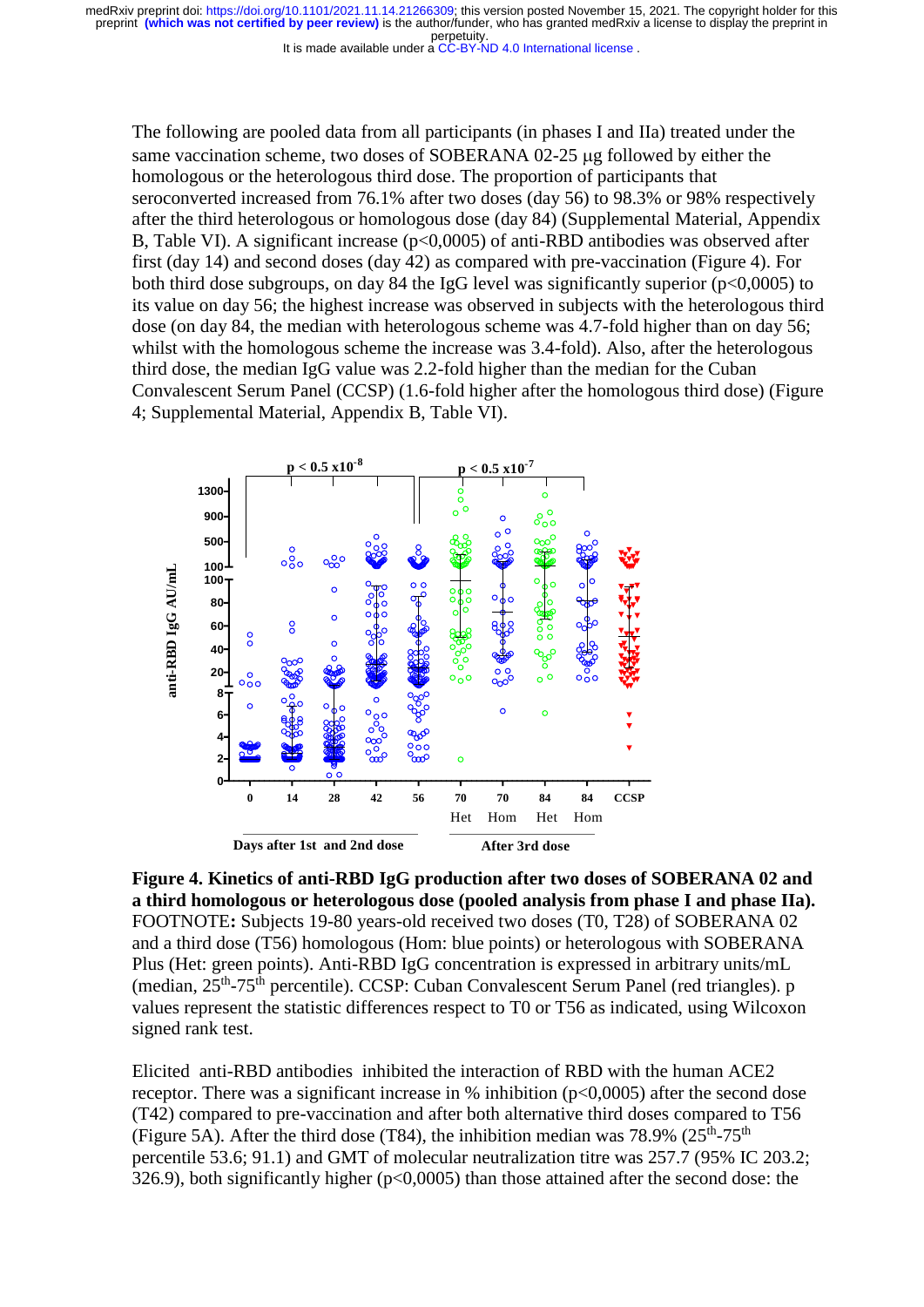It is made available under a CC-BY-ND 4.0 International license.

heterologous third dose showed an  $\text{mVNT}_{50}$  increase of 5.7-fold, the homologous scheme increased 3.6-fold (Figure 5A, 5B; Supplemental Material, Appendix B, Table VII, Table VII). As observed in Figure 5B, GMT of mVNT50 after two doses was similar to the value for CCSP, and it was higher after the third dose, particularly after the heterologous immunization.

The conventional virus neutralization titre (cVNT<sub>50</sub>) was evaluated pre-vaccination and 28 days after the second and third doses (Figure 6). After two doses, the GMT reached 12.5 (95% IC 9.6; 16.1), significantly increasing (p<0,0005) to 37.5 (95% IC 29.8; 47.3) after the third dose. There were no significant differences for GMT  $\text{c} \text{VNT}_{50}$  (heterologous: 42.5, 95%) IC 30.4; 59.4), homologous: 32.8, 95% IC 23.8; 45.3); the heterologous third dose showed a cVNT<sup>50</sup> increase of 3.4-fold, the homologous scheme increased 2.6-fold. They were similar to the CCSP value (Figure 6) (SM, Appendix B, Table VIII).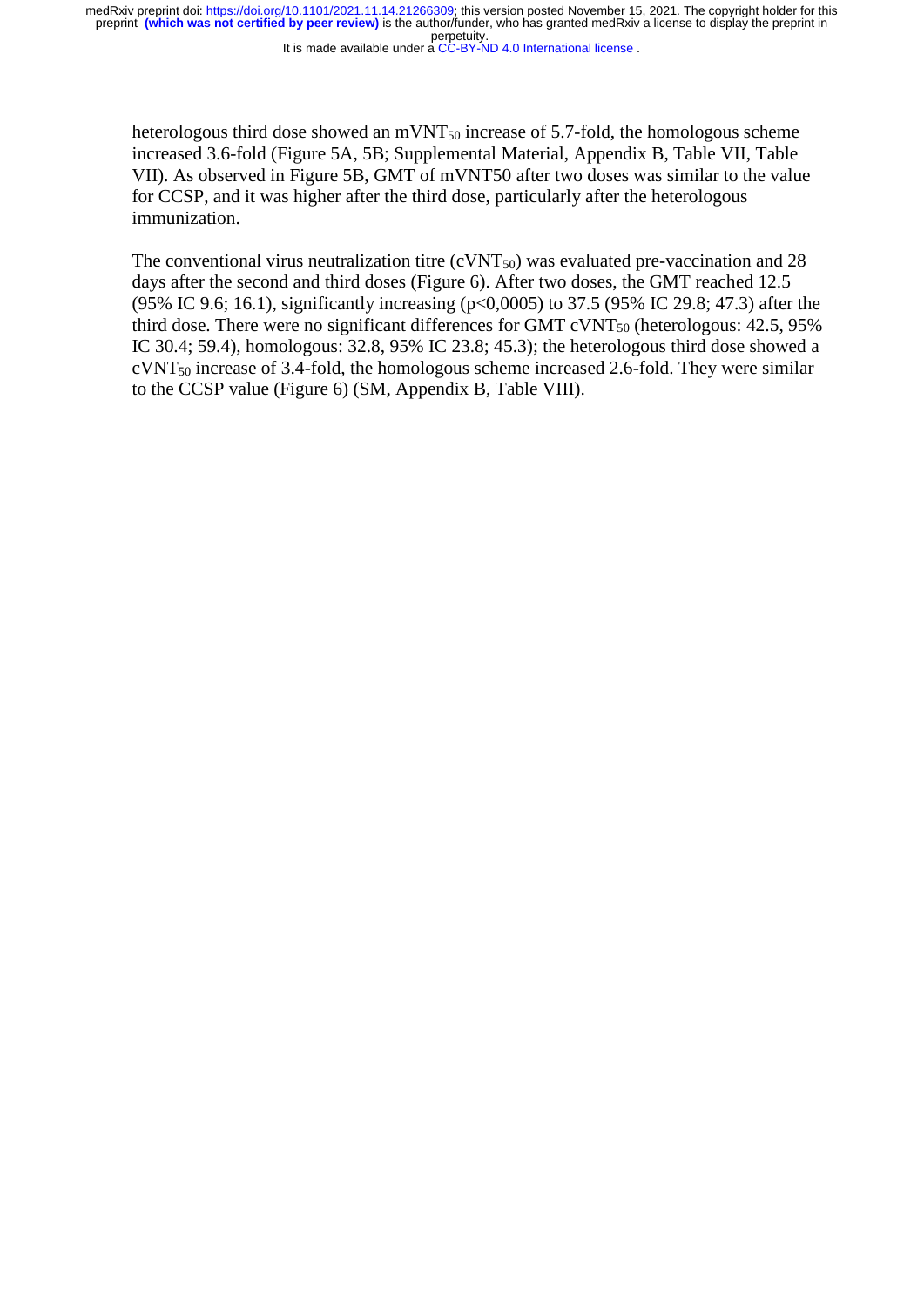It is made available under a CC-BY-ND 4.0 International license.



**Figure 5. Anti-RBD IgG antibodies inhibit the interaction between RBD and human ACE2 receptor after two doses of SOBERANA 02 and a third homologous or heterologous dose (pooled analysis from phase I and phase IIa).** 

**FOOTNOTE:** Subjects 19-80 years old received two doses (T0, T28) of SOBERANA 02 and a third dose (T56) homologous, (Hom: blue points) or heterologous with SOBERANA Plus (Het: green points). A: % inhibition of RBD:hACE2 interaction at  $1/100$  serum dilution (median,  $25<sup>th</sup>-75<sup>th</sup>$  percentile). B: Molecular virus neutralization titre mVNT50: highest serum dilution inhibiting 50% of RBD:hACE2 interaction; (GMT, IC 95%). CCSP: Cuban Convalescent Serum Panel (red triangles). p values represent statistic differences with T0 or T56, as indicated.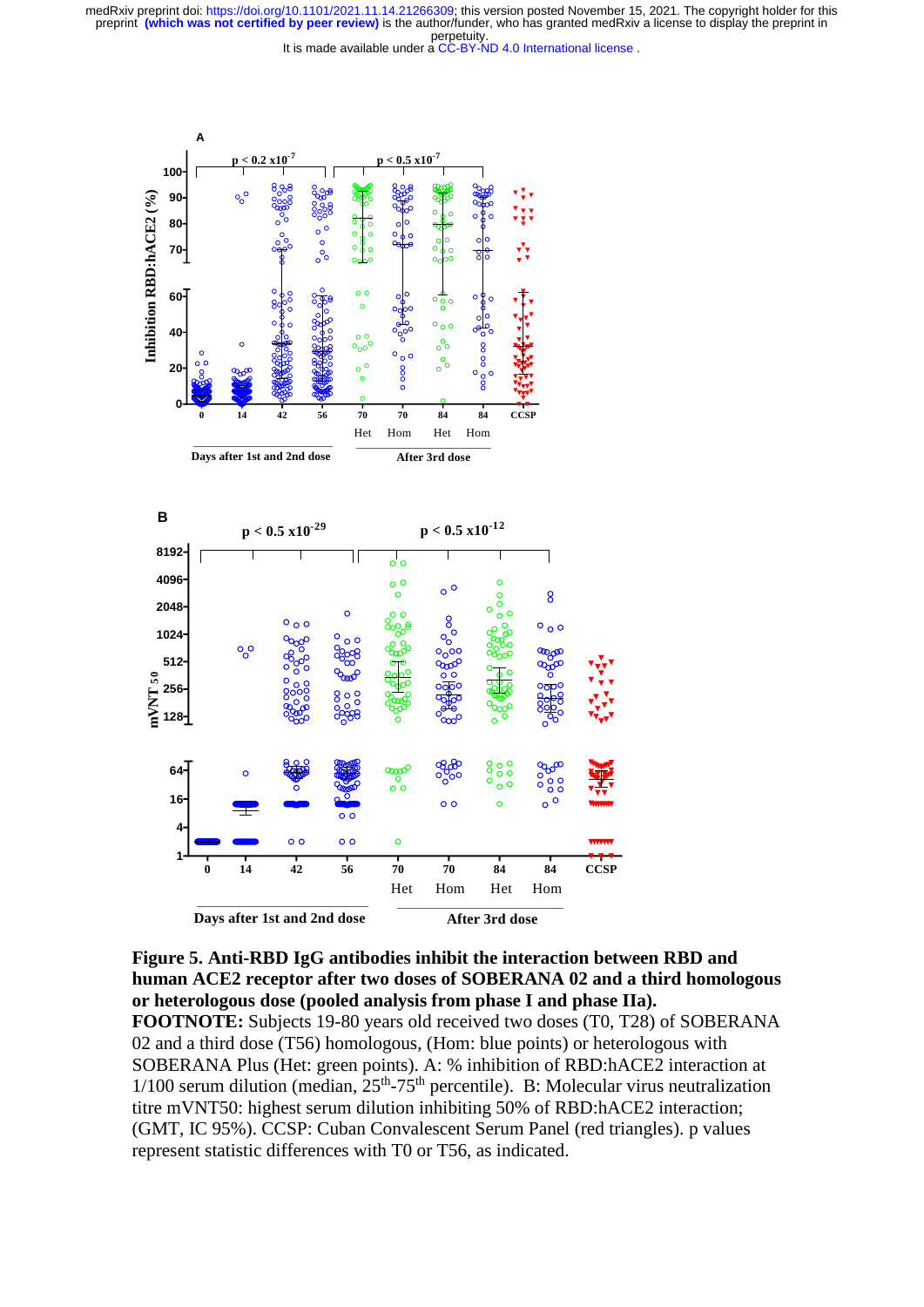It is made available under a CC-BY-ND 4.0 International license.



# **Figure 6. Neutralizing titre of SARS-CoV-2 (D614G) live-virus after two doses of SOBERANA 02 and a third homologous or heterologous dose (pooled analysis from phase I and phase IIa).**

FOOTNOTE**:** Subjects 19-80 years old received two doses (T0, T28) of SOBERANA 02 and a third dose (T56) homologous, (Hom: blue points) or heterologous (SOBERANA Plus, Het: green points). cVNT50: Conventional live-virus neutralization titre (GMT, IC 95%). CCSP: Cuban Convalescent Serum Panel (red triangles). p values represent the statistic differences with T0 or T56, as indicated, using paired Student t test with log-transformed variables.

The molecular neutralizing effect of anti-RBD IgG against phages displaying delta (δ)-RBD (L452R+T478K) compared to D614G**-**RBD was analysed in 16 serum samples from individuals vaccinated with the heterologous scheme. Figure 7 shows an mVNT $_{50}$  GMT of 962.9 (95% IC 670.1; 1384) against phages displaying D614G-RBD and 384.1 (95% IC 262; 562.9) against δ-RBD phages, meaning a reduction of 2.5 fold the molecular neutralization capacity of the antibodies.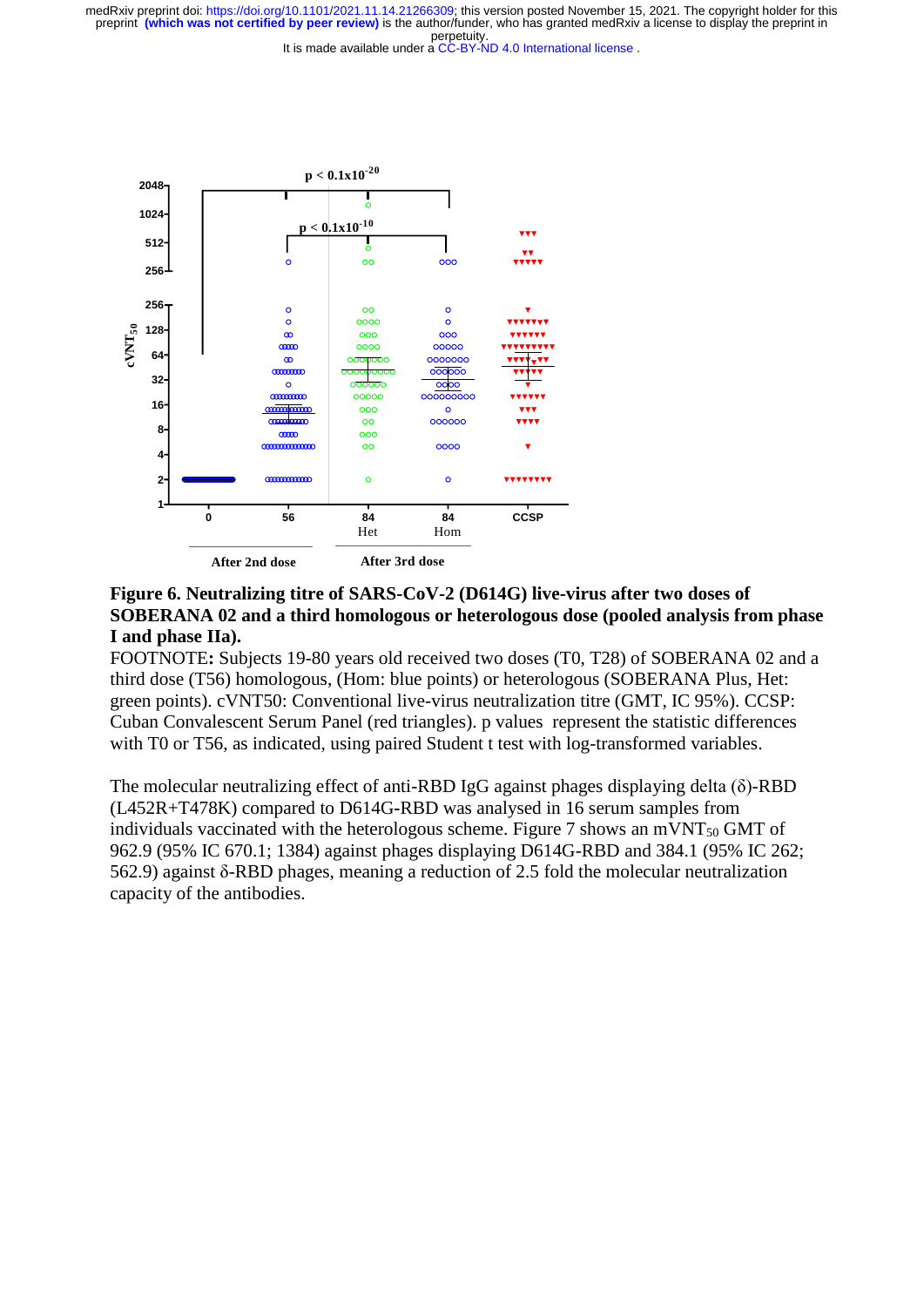It is made available under a CC-BY-ND 4.0 International license.



## **Figure 7. Anti-RBD IgG antibodies inhibit the interaction between the human ACE2 receptor and phages displaying D614G -RBD or δ-RBD variant.**

FOONOTE: Sera from 16 individuals vaccinated with heterologous schedule were tested (GMT, IC 95%). During the trial clinical trials, the predominant circulating strain was D614G. p value represents the statistic differences as indicated, using paired Student t test with logtransformed variables.

Both age subgroups (19-59 and 60-80) in phase IIa showed similar immunological responses  $(p>0.05)$  after the third dose, the neutralizing antibodies titres were similar. Significant differences only were observed for the molecular neutralization titre ( $mVNT<sub>50</sub>$ ) with higher values in the 19-59 years-group respect to 60-80 years-groups. (Supplemental Material, Appendix B, Table IX).

RBD-specific T cell response was assessed by IFN-γ and IL-4 expression in peripheral blood mononuclear cell (PBMC) in a subset of participants, as an indicative of Th1 or Th2 profile. After two doses of SOBERANA 02 (T56), the number of IFN-γ forming cells were statistically different  $(p<0.05)$  to baseline levels (T0) (Figure 8A). The number of IL-4 secreting cells did not increase (p>0,99) (Figure 8B) showing a classical profile of Th1 cellular immune response after two doses of SOBERANA 02. A significant increase of both IFN-γ producing cells  $(p<0.005)$  and IL-4 producing cells although significant  $(p<0.001)$  occurred after the third dose (T84), suggesting a mixture of Th1/Th2 profile. There were no differences between both alternative third doses (p>0,99).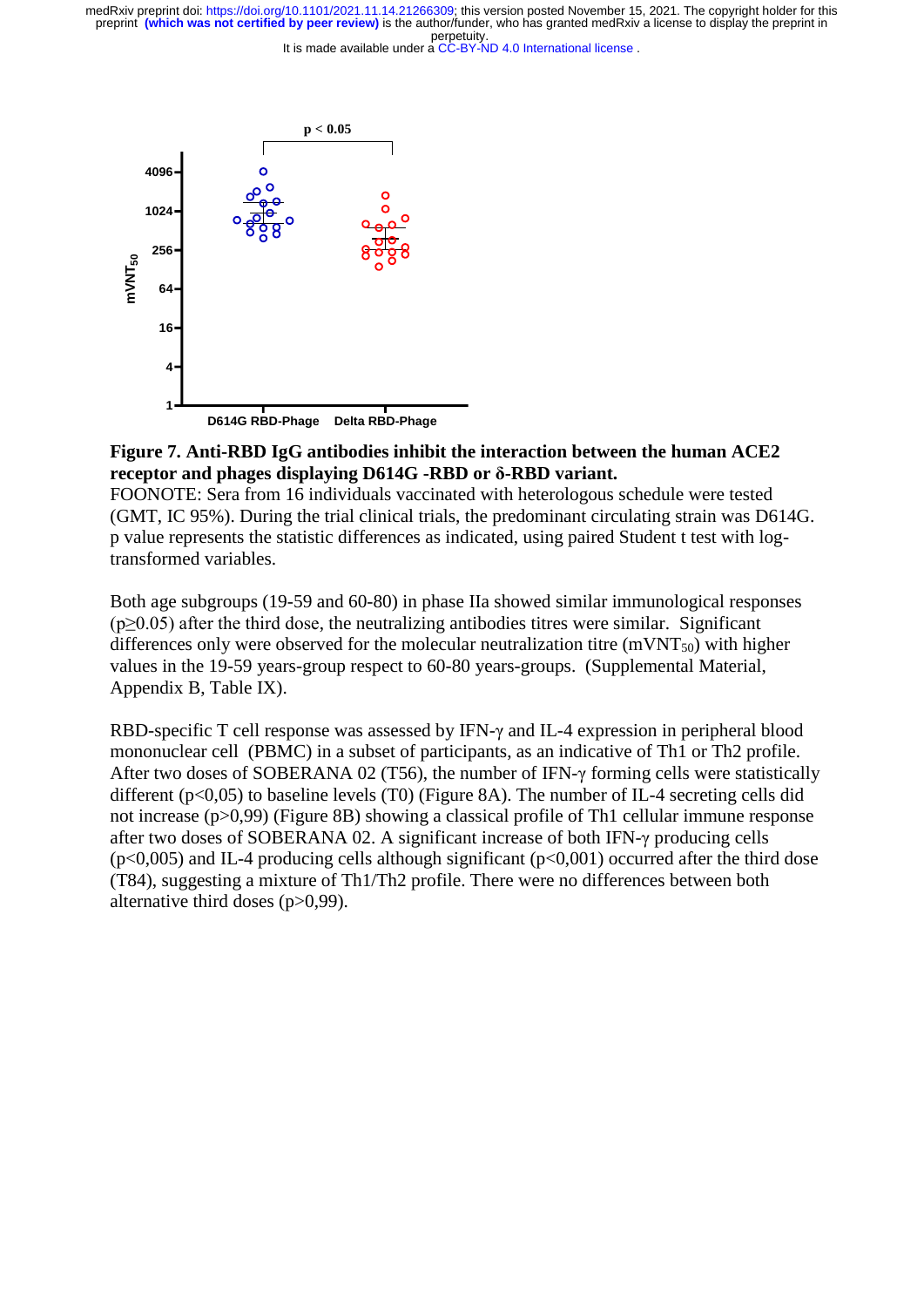It is made available under a CC-BY-ND 4.0 International license.



**Figure 8. IFN-γ- and IL-4-secreting cells in peripheral blood mononuclear cells stimulated with RBD.** 

FOONOTE: Subjects 19-80 years old received two doses (on days 0, 28; N=24) of SOBERANA 02 and a third dose (on day 56) homologous (SOBERANA 02, Hom: blue points,  $N=13$ ) or heterologous (SOBERANA Plus, Het: green points;  $N=11$ ). p value represents the statistic differences as indicated.

There was a good correlation among all variables (coefficients greater than 0·7, Supplemental Material, Appendix B, Table X). The likelihood ratio (using Bayes Factor) was used as Benefit-Risk index. In all considered scenarios, there is strong evidence for benefit, with a higher index for the heterologous scheme (Supplemental Material, Appendix B, Figure I).

#### **Discussion.**

Conjugate vaccines have been used for more than 30 years, mainly in children, for preventing bacterial infection diseases. Their induction of potent B and T immune responses, both endowed with immunological memory, marked a breakthrough in vaccinology [30]. SOBERANA 02 is an innovative conjugate vaccine in which the viral antigen RBD is conjugated to tetanus toxoid. As expected, SOBERANA 02 showed an excellent safety profile, in three doses homologous and heterologous schemes with SOBERANA Plus, with predominance of local over systemic AEs. The frequency of adverse events (50% in phase 1 and 31% in phase IIa), particularly the systemic AEs, is lower compared to anti-SARS-CoV-2 mRNA or adenovirus-vectored vaccines [31, 32, 33, 34, 35]. These results provide the first evidences of safety of SOBERANA 02- 25 μg in three doses or in heterologous combination with SOBERANA Plus. In phase I, 25 µg-dose SOBERANA 02 was more immunogenic than 15 μg-dose; in consequence, after phase I interim analysis the high dose progressed to phase II trial.

Vaccine candidates eliciting similar or higher immune response as compared with convalescents serum panels have moved forward in clinical evaluation [35, 36, 37]. The pooled immune response data from phase I and phase IIa were compared with those from the Cuban Convalescent Serum Panel (CCSP). Two doses of SOBERANA 02-25 µg elicited similar immune response compared to the CCSP in terms of anti-RBD IgG titre and molecular inhibition of RBD:hACE2 interaction; however, elicited RBD antibodies showed a lower viral neutralization capacity. For this reason, the study incorporated a third dose. Both the homologous and the heterologous—incorporating SOBERANA Plus— three-dose schemes, increased the humoral immune response and titre of neutralizing antibodies. In both cases, neutralizing capacities were similar to the observed in convalescents.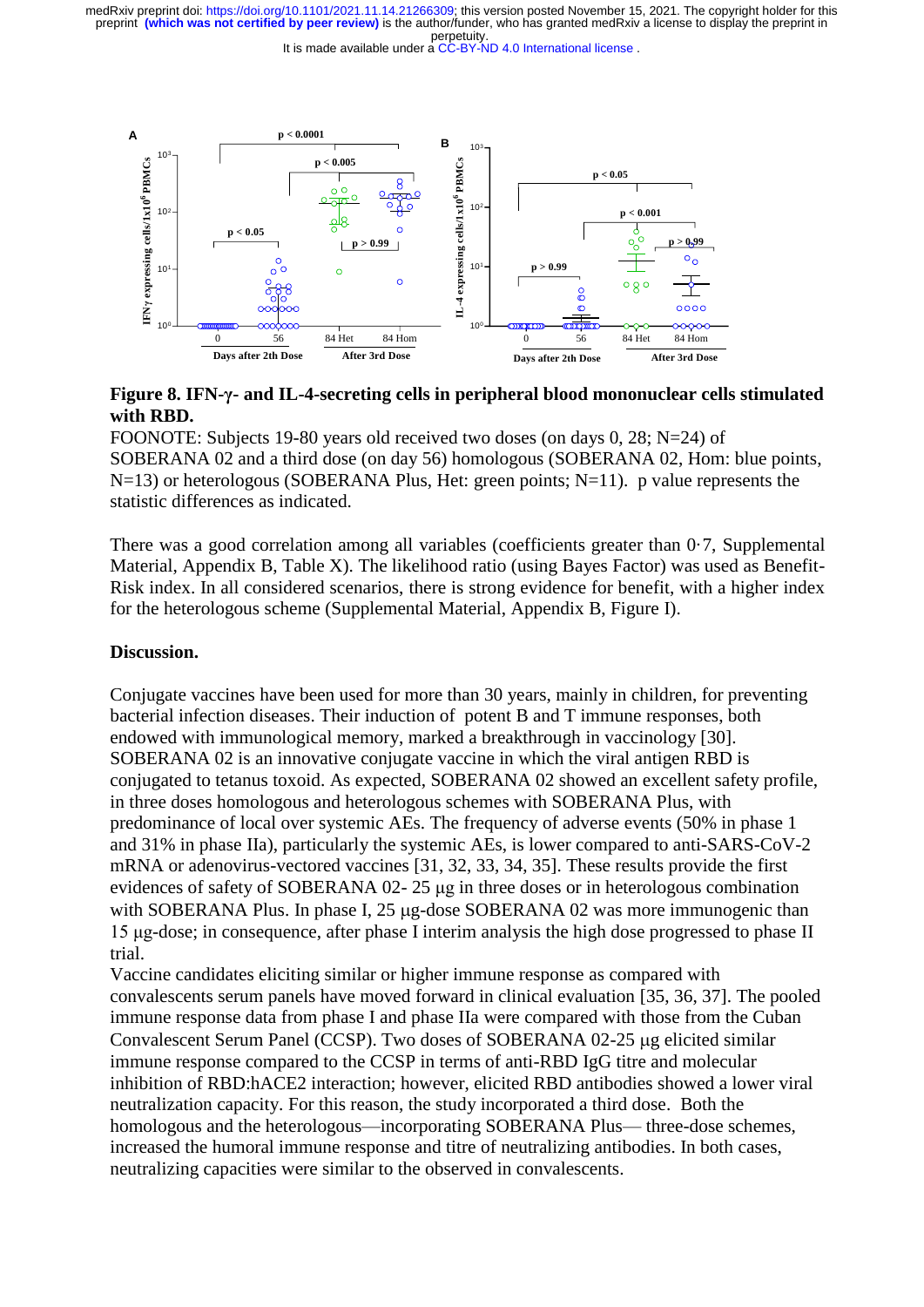It is made available under a CC-BY-ND 4.0 International license.

The humoral immune response by age group was explored in phase IIa, including a small number of subjects aged 60-80; the results here-presented are encouraging in this age group that is severely affected by COVID-19 [38].

By mid-2021, the SARS-CoV-2 VOC δ became predominant worldwide, being 60% more transmissible than variant  $\alpha$  [39] and reducing vaccine efficacy towards the onset of symptomatic disease [40, 41]. The predominant variant circulating in Havana at the moment of these studies was D614G, but it was replaced firstly by beta (March-June 2021) and later completely by delta (July-October 2021) [42]. We evaluated molecular neutralizing capacity (mVNT<sub>50</sub>) against VOC  $\delta$  and found a decrease of 2.5-fold compared to molecular neutralizing capacity against D614G variant. This result is in correspondence with reports of three-to fivefold reduction in neutralization titres against VOC  $\delta$  in respect to VOC  $\alpha$  in sera form individuals immunized with mRNA vaccines or adenoviral-vectors [43]. Protection against the circulating VOCs will be addressed in the next clinical trials.

Specific T cell response plays an important role for anti-SARS-CoV-2 immunity [44; 45]. Our results demonstrate the activation of Th1 cellular immune pattern after two dose of SOBERANA 02, characterized by predominant IFN- $\gamma$ – over IL-4-secreting cells. After both types of third doses, both cytokines-secreting cells increased significantly, predominating IFN-  $\gamma$  secretion, and suggesting a balanced Th1/Th2 profile, contributing to the high increase in anti-RBD IgG levels.

The first heterologous scheme in COVID vaccine was reported for Sputnik V (two shots scheme with different adenoviral vector) [7]. Recent studies are evaluating heterologous booster effects of mRNA BNT162b2 in individuals previously vaccinated with adenoviral vaccines and other vaccine combinations as prime/boost heterologous strategy [46]. Our approach of heterologous 2+1 scheme was different .We focused in priming with two doses (0, 28 days) with RBD-tetanus toxoid conjugate vaccine SOBERANA 02 for inducing specific humoral and cellular immune response favoured by the multiepitopic presentation of RBD [28, 29]; followed by a third dose (on day 56) with SOBERANA Plus (dimeric-RBD/alumina), changing the RBD epitope presentation to the immune system. Although the sample size did not allow for statistical comparisons between heterologous and homologous schemes, these results encouraged us to move to phase IIb and phase III trial with the heterologous scheme. Both three-dose schemes were equally safe; in contrast to a recent report where heterologous boost of mRNA vaccine in individuals previously vaccinated with ChAdOx1 (ChAd) increased systemic reactogenicity as compared with homologous boost with ChAdOx1 (ChAd) [47].

The main limitation of our study is its open label design; the lack of a control-placebo group precludes the comparison with unvaccinated subjects.

In conclusion, SOBERANA 02 is safe, well tolerated and immunogenic in adult aged 19-80 years. Application of a heterologous scheme with SOBERANA Plus increased the immune response with excellent safety profile, reinforcing the induction of memory cells. These results pave the way for further evaluation of the heterologous scheme in phase IIb and phase III clinical trials.

## *Funding*

Supported by the Finlay Vaccine Institute, BioCubaFarma and the National Fund for Science and Technology, (FONCI-CITMA-Cuba, contract 2020-20).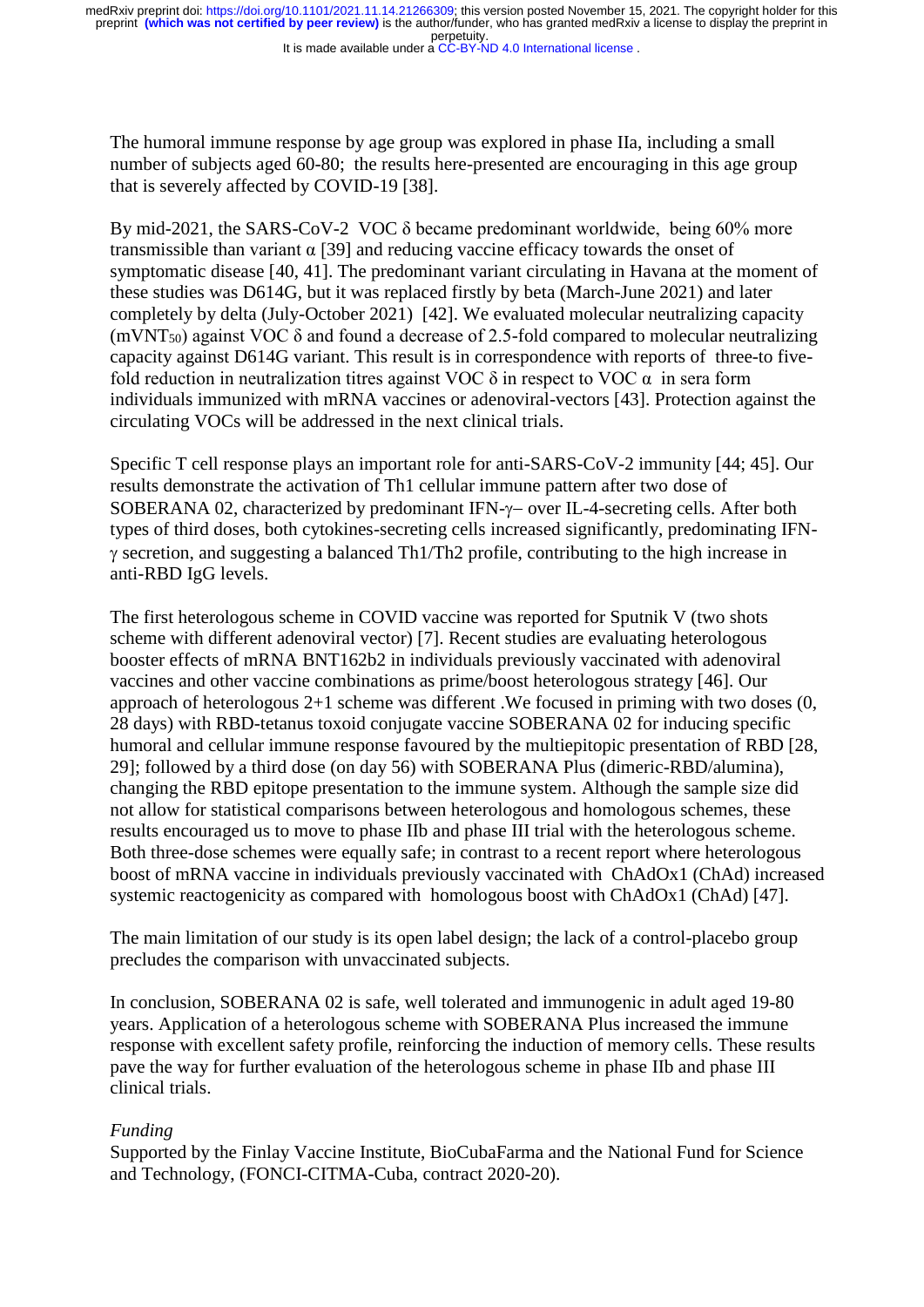It is made available under a CC-BY-ND 4.0 International license.

Acknowledgments

We especially thank all the volunteers who participated in these first clinical trials. Also, to Dr. Lila Castellanos for scientific advice and language corrections.

# **References**

 $\overline{a}$ 

[1] WHO Coronavirus (COVID-19) Dashboard,<https://covid19.who.int/> (Consulted October 20, 2021)

[2] Guidance for Industry: Development and Licensure of Vaccines to Prevent COVID-19, USFDA, June 2020. [https://www.fda.gov/regulatory-information/search-fda-guidance](https://www.fda.gov/regulatory-information/search-fda-guidance-documents/development-andlicensure-vaccines-prevent-covid-19)[documents/development-andlicensure-vaccines-prevent-covid-19](https://www.fda.gov/regulatory-information/search-fda-guidance-documents/development-andlicensure-vaccines-prevent-covid-19) (Consulted October 20, 2021)

[3] Baden LR, El Sahly HM, Essink B, Kotloff K, Frey S, Novak R et al. Efficacy and Safety of the mRNA-1273 SARS-CoV-2 Vaccine. N Engl J Med 2021;384(5):403-16. <https://doi.org/10.1056/NEJMoa2035389>

[4] Polack FP, Thomas SJ, Kitchin N, Absalon J, Gurtman A, Lockhart S et al. Safety and Efficacy of the BNT162b2 mRNA Covid-19 Vaccine. N Engl J Med 2020;383:2603-15. <https://doi.org/10.1056/NEJMoa2034577>

[5] Voysey M, Clemens SAC, Madhi SA, Weckx LY, Folegatti PM, Aley PK et al. Safety and efficacy of the ChAdOx1 nCoV-19 vaccine (AZD1222) against SARS-CoV-2: an interim analysis of four randomised controlled trials in Brazil, South Africa, and the UK. Lancet 2021;397(10269):99-111. [https://doi.org/10.1016/S0140-6736\(20\)32661-1](https://doi.org/10.1016/S0140-6736(20)32661-1)

[6] Falsey AR, Sobieszczyk ME, Hirsch I, Sproule S, Robb ML, Corey L et al. Phase 3 Safety and Efficacy of AZD1222 (ChAdOx1 nCoV-19) Covid-19 Vaccine. N Engl J Med 2021. [https://doi.org/10.1056/NEJMoa2105290.](https://doi.org/10.1056/NEJMoa2105290)

[7] Logunov DY, Dolzhikova IV, Shcheblyakov DV, Tukhvatulin AI, Zubkova OV, Dzharullaeva AS et al. Safety and efficacy of an rAd26 and rAd5 vector-based heterologous prime-boost COVID-19 vaccine: an interim analysis of a randomised controlled phase 3 trial in Russia. Lancet 2021;*397(10275):671-81.* https://doi.org[/10.1016/S0140-6736\(21\)00234-8](http://dx.doi.org/10.1016/S0140-6736(21)00234-8)

[8] Sadoff J, Gray G, Vandebosch A, Cardenas V, Shukarev G, Grinsztejn B et al. Safety and Efficacy of Single-Dose Ad26.COV2.S Vaccine against Covid-19. N Engl J Med 2021; 84, 2187–2201.<https://doi.org/10.1056/nejmoa2101544>

[9] Kaabi A, Zhang Y, Xia S, Yang Y, Al Qahtani M, Abdulrazzaq N et al. Effect of 2 Inactivated SARS-CoV-2 Vaccines on Symptomatic COVID-19 Infection in Adults: A Randomized Clinical Trial. JAMA 2021;326(1):35–45.<https://doi.org/10.1001/jama.2021.8565>

[10] Tanriover MD, Doğanay HL, Akova M, Güner HR, Azap A, Akhan S, et al. Efficacy and safety of an inactivated whole-virion SARS-CoV-2 vaccine (CoronaVac): interim results of a double-blind, randomised, placebo-controlled, phase 3 trial in Turkey". Lancet 2021;398(10296):213–22. [https://doi.org/10.1016/S0140-6736\(21\)01429-X](https://doi.org/10.1016/S0140-6736(21)01429-X)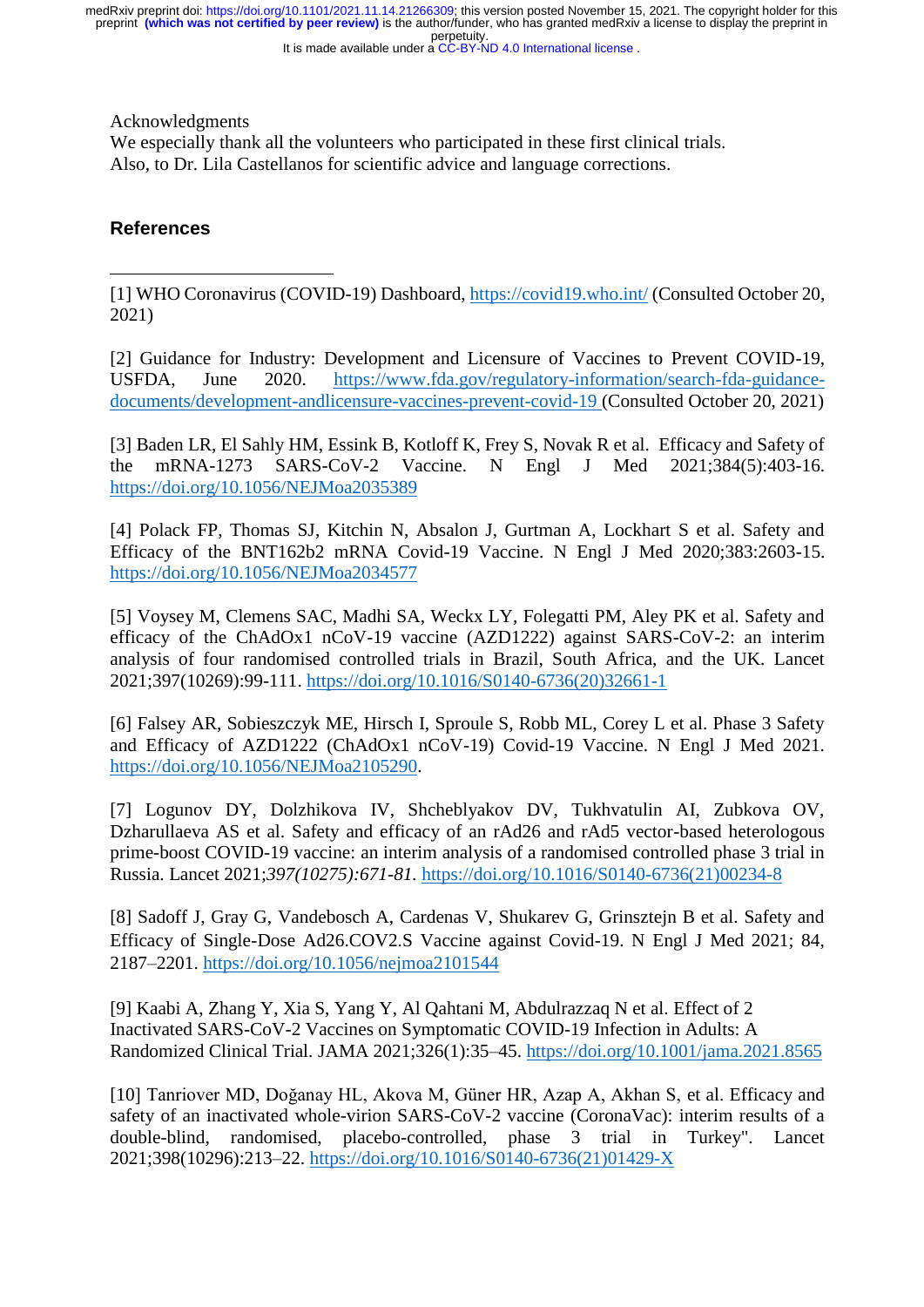It is made available under a CC-BY-ND 4.0 International license.

 $\overline{\phantom{a}}$ 

[11] Ella R, Reddy S, Blackwelder W, Potdar V, Yadav P, Sarangi V et al. Efficacy, safety, and lot to lot immunogenicity of an inactivated SARS-CoV-2 vaccine (BBV152): a, double-blind, randomised, controlled phase 3 trial. medRxiv<https://doi.org/10.1101/2021.06.30.21259439>

[12] Heath PT, Galiza EP, Baxter DN, Boffito M, Browne D, Burns F et al. Safety and Efficacy of NVX-CoV2373 Covid-19 Vaccine. N Engl J Med DOI: 10.1056/NEJMoa2107659

[13] Coronavirus (COVID-19) vaccinations. <https://ourworldindata.org/covid-vaccinations> (Consulted October 15, 2021)

[14] Padma TV. COVID vaccines to reach poorest countries in 2023 - despite recent pledges. Nature 2021;595(7867):342-3.<https://doi.org/10.1038/d41586-021-01762-w>

[15] COVID-19 – Landscape of novel coronavirus candidate vaccine development worldwide, September 17, 2021. [https://www.who.int/publications/m/item/draft-landscape-of-covid-19](https://www.who.int/publications/m/item/draft-landscape-of-covid-19-candidate-vaccines) [candidate-vaccines](https://www.who.int/publications/m/item/draft-landscape-of-covid-19-candidate-vaccines) (consulted October 19, 2021)

[16] Hotez PJ, Bottazzi ME. Whole Inactivated Virus and Protein-Based COVID-19 Vaccines. Annu Rev Med 2022;73:24.1–24.10

[17] Verez-Bencomo V, Fernandez-Santana V, Hardy E, Toledo ME, Rodríguez MC, Heynngnezz L et al. A synthetic conjugate polysaccharide vaccine against *Haemophilus influenzae* type b. Science 2004;305: 522−25.<https://doi.org/10.1126/science.1095209>

[18] Dotres CP, Puga R, Ricardo Y, Brono CR, Paredes B, Echemendia V et al. Safety and preliminary immunogenicity of Cuban pneumococcal conjugate vaccine candidate in healthy children: a randomized phase I clinical trial. Vaccine 2014;32:5266−70. <https://doi.org/10.1016/j.vaccine.2014.06.094>

[19] Valdes-Balbin Y, Santana-Mederos D, Paquet F, Fernandez S, Climent Y, Chiodo F et al. Molecular Aspects Concerning the Use of the SARS-CoV-2 Receptor Binding Domain as a Target for Preventive Vaccines. ACS Cent Sci 2021;7:757−67. <https://doi.org/10.1021/acscentsci.1c00216>

[20] Valdes-Balbin Y, Santana-Mederos D, Quintero L, Fernandez S, Rodriguez L, Sanchez-Ramírez B et al. SARS-CoV-2 RBD-Tetanus toxoid conjugate vaccine induces a strong neutralizing immunity. ACS Chem Biol  $2021:16(7):1223-33$ . <https://doi.org/10.1021/acschembio.1c00272>

[21] International Clinical Trials Registry Platform. Identifier RPCEC00000340. phase I study, open, sequential and adaptive for evaluating the safety, reactogenicity and explore the immunogenicity of the prophylactic Vaccine candidate FINLAY-FR-2 anti SARSCoV-2 (COVID-19).<https://rpcec.sld.cu/en/trials/RPCEC00000340-En>

[22] International Clinical Trials Registry Platform. Identifier RPCEC00000347 phase II study, multicenter and adaptive for evaluating the immunogenicity, safety and reactogenicity of the Anti-SARS Prophylactic Vaccine Candidate - CoV - 2, FINLAY- FR-2 (COVID-19). [https://rpcec.sld.cu/en/trials/RPCEC00000347-En.](https://rpcec.sld.cu/en/trials/RPCEC00000347-En)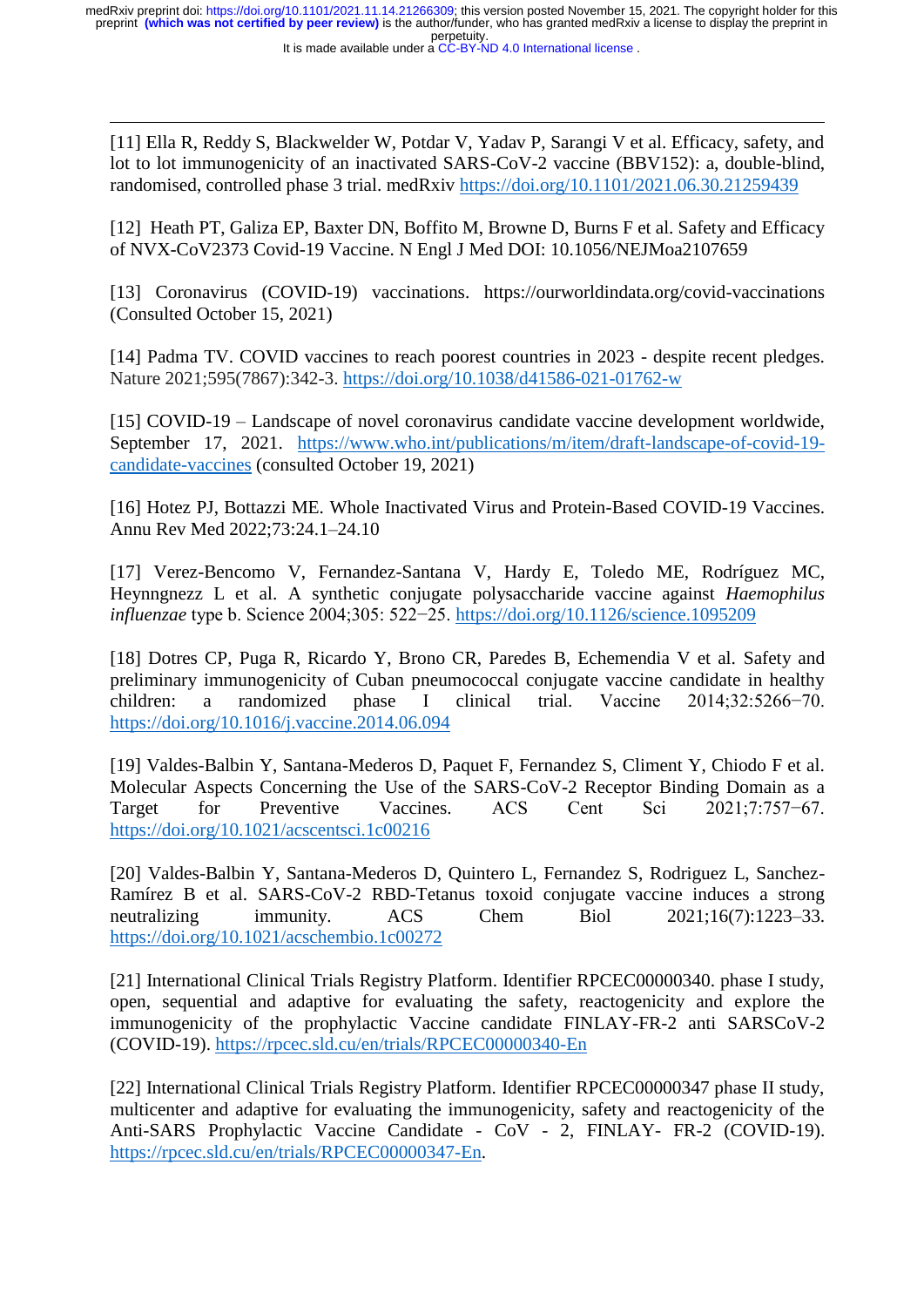$\overline{\phantom{a}}$ [23] Chang-Monteagudo A, Ochoa-Azze R, Climent-Ruiz Y, Macías-Abraham C, Rodríguez-Noda L, Valenzuela-Silva C et al. A single dose of SARS-CoV-2 FINLAY-FR-1A dimeric-RBD recombinant vaccine enhances neutralization response in COVID-19 convalescents, with excellent safety profile. A preliminary report of an open-label phase 1 clinical trial. Lancet Reg Health Am 2021;4:100079. https://DOI: [10.1016/j.lana.2021.100079](https://doi.org/10.1016/j.lana.2021.100079)

[24] International Clinical Trials Registry Platform. Identifier RPCEC00000366. A phase II, sequential, multicenter, adaptive, parallel groups, randomized, placebo-controlled, doubleblinded, to evaluate safety, reactogenicity and immunogenicity of the prophylactic vaccine candidate FINLAY-FR-1A anti SARS-CoV-2, in COVID-19 convalescents. <https://rpcec.sld.cu/en/trials/RPCEC00000366-En>

[25] World Health Organization. Causality Assessment of an Adverse Event Following Immunization (AEFI).  $2^{nd}$  Edition. Geneva: WHO: 2018. <https://www.who.int/publications/i/item/causality-assessment-aefi-user-manual-2019>

[26] Tan CW, Chia WN, Qin X, Liu P, [Chen](https://www.nature.com/articles/s41587-020-0631-z#auth-Mark_I__C_-Chen) M, [Tiu](https://www.nature.com/articles/s41587-020-0631-z#auth-Charles-Tiu) C et al. A SARS-CoV-2 surrogate virus neutralization test based on antibody-mediated blockage of ACE2–spike protein–protein interaction. Nat Biotechnol. 2020;38:1073-8. https://doi.org[/10.1038/s41587-020-0631-z](https://www.nature.com/articles/s41587-020-0631-z)

[27] Rojas G. Fine epitope mapping based on phage display and extensive mutagenesis of the target antigen. Methods Mol Biol 2014;1131:447-76. [https://doi.org/10.1007/978-1-62703-992-](https://doi.org/10.1007/978-1-62703-992-5_27) [5\\_27](https://doi.org/10.1007/978-1-62703-992-5_27)

[28] Rojas G, Carmenate T. Phagekines: screening binding properties and biological activity of functional cytokines displayed on phages. Methods Mol Biol 2018;1701: 535-60. https://doi.org/10.1007/978-1-4939-7447-4\_30

[29] Manenti A, Maggetti M, Casa E, [Martinuzzi](https://pubmed.ncbi.nlm.nih.gov/?term=Martinuzzi+D&cauthor_id=32383254) D, [Torelli](https://pubmed.ncbi.nlm.nih.gov/?term=Torelli+A&cauthor_id=32383254) A, [Trombetta](https://pubmed.ncbi.nlm.nih.gov/?term=Trombetta+CM&cauthor_id=32383254) C et al. Evaluation of SARS-CoV-2 neutralizing antibodies using a CPE-based colorimetric live virus microneutralization assay in human serum samples. J Med Virol. 2020; 92(10): 2096-104. <https://doi.org/10.1002/jmv.25986>

[30] Goldblatt D. Conjugate vaccines. Clin Exp Immunol 2000;119:1–3

[31] Mulligan M, Lyke K, Kitchin N, Absalon J, Gurtman A, Lockhart SP, et al. Jansen, phase 1/2 study to describe the safety and immunogenicity of a COVID-19 RNA vaccine candidate (BNT162b1) in adults 18 to 55 years of age: Interim report. Nature 2020;586: 589-93. <https://doi.org/10.1038/s41586-020-2639-4>

[32] Zhu FC, Guan XH, Li YH, Huang JY, Jiang T, Hou LH. Immunogenicity and safety of a recombinant adenovirus type-5- vectored COVID-19 vaccine in healthy adults aged 18 years or older: a randomised, double-blind, placebo-controlled, phase 2 trial. Lancet 2020;396:479-488. [https://doi.org/10.1016/S0140-6736\(20\)31605-6](https://doi.org/10.1016/S0140-6736(20)31605-6)

[33] Zhu FC, Li YH, Huang JY, Hou LH, Wang WJ, Li JX et al. Safety, tolerability, and immunogenicity of a recombinant adenovirus type-5 vectored COVID-19 vaccine: a doseescalation, open-label, non-randomised, first-in-human trial. Lancet 2020;395:1845-54. [https://doi.org/10.1016/S0140-6736\(20\)31208-3](https://doi.org/10.1016/S0140-6736(20)31208-3)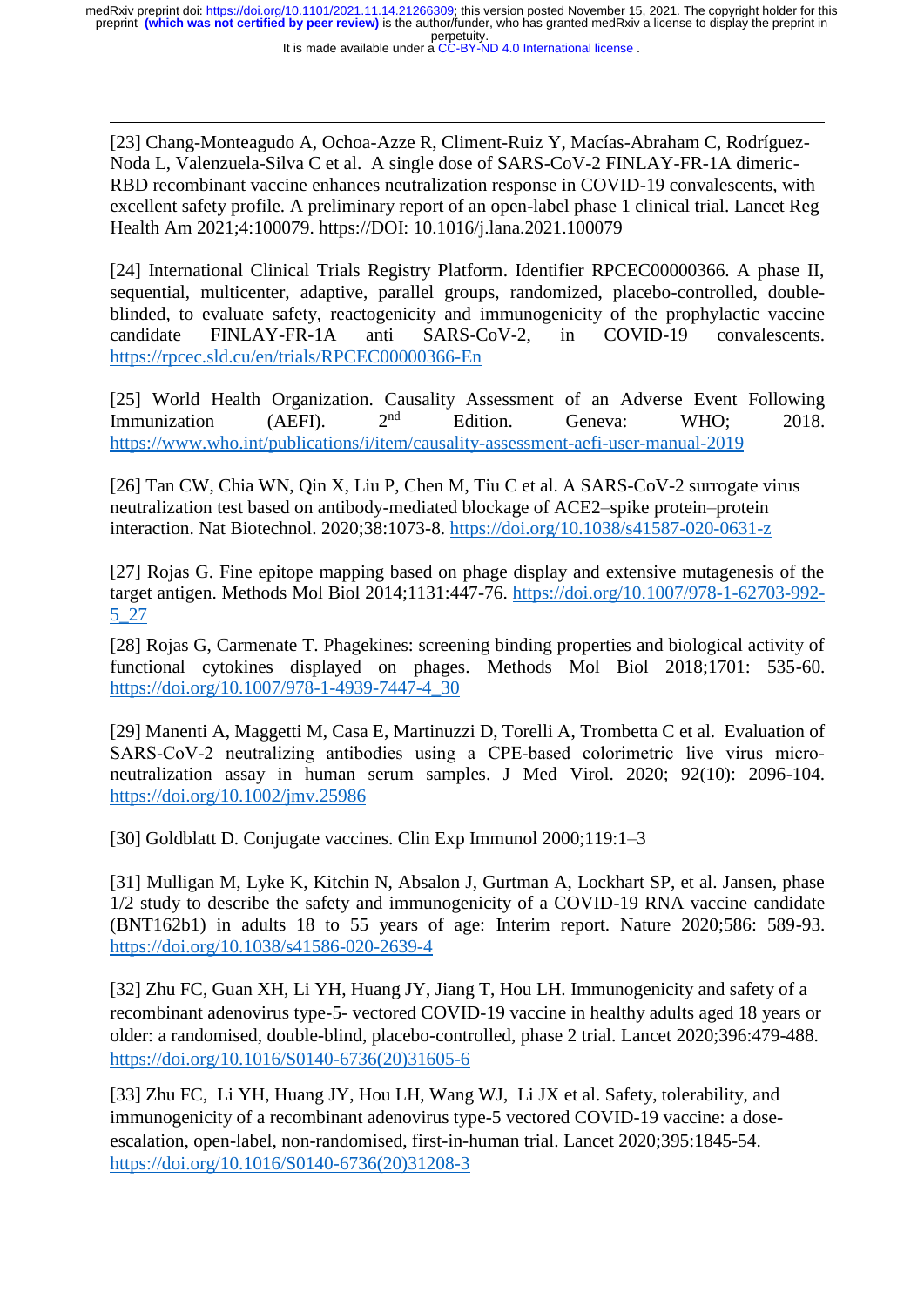It is made available under a CC-BY-ND 4.0 International license.

 $\overline{\phantom{a}}$ [34] Xia S, Li YH, Guan XH, Hou LH, Wang WJ, Li JX et al. Safety and immunogenicity of an inactivated SARS-CoV-2 vaccine, BBIBP-CorV: a randomised, double-blind, placebocontrolled, phase 1/2 trial. Lancet Infect Dis 2020;21(1):39-51. [https://doi.org/10.1016/S1473-](https://doi.org/10.1016/S1473-3099(20)30831-8) [3099\(20\)30831-8](https://doi.org/10.1016/S1473-3099(20)30831-8)

[35] Folegatti PM, Ewer KJ, Aley PK, Angus B, Becker S, Belij-Rammerstorfer S et al. Safety and immunogenicity of the ChAdOx1 nCoV-19 vaccine against SARS-CoV-2: a preliminary report of a phase 1/2, single-blind, randomised controlled trial. Lancet 2020;396:467-78. [https://doi.org/10.1016/S0140-6736\(20\)31604-4](https://doi.org/10.1016/S0140-6736(20)31604-4)

[36] Walsh EE, Frenck RW Jr, Falsey AR, Kitchin N, Absalon J, Gurtman A et al. Safety and immunogenicity of two RNA-based Covid-19 vaccine candidates. N Engl J Med 2020;383:2439–50.<https://doi.org/10.1056/NEJMoa2027906>

[37] Yang S, Li Y, Dai L, Wang J, He P, Li C et al. Safety and immunogenicity of a recombinant tandem-repeat dimeric RBD-based protein subunit vaccine (ZF2001) against COVID-19 in adults: two randomised, double-blind, placebo-controlled, phase 1 and 2 trials. Lancet Infect Dis 2021;21(8):1107-19. [https://doi.org/10.1016/S1473-3099\(21\)00127-4](https://doi.org/10.1016/S1473-3099(21)00127-4) 

[38] Bartleson J, Radenkovic D, Covarrubias A, Furman D, Winer A, Verdin E. SARS-CoV-2, COVID-19 and the aging immune system. Nat Aging 2021;1:769–82. <https://doi.org/10.1038/s43587-021-00114-7>

[39] Public Health England. SARS-CoV-2 variants of concern and variants under investigation in England. Technical briefing 14. June 3, 2021. Available at: [https://assets.publishing.service.gov.uk/government/uploads/system/uploads/attachment\\_data/fi](https://assets.publishing.service.gov.uk/government/uploads/system/uploads/attachment_data/file/984274/Variants_of_Concern_VOC_Technical_Briefing_10_England.pdf) le/991343/Variants of Concern VOC Technical Briefing 14.pdf.

[40] Bian L, Gao Q, Gao F, Wang Q, He Q, Wu X et al. [Impact of](https://www.ncbi.nlm.nih.gov/pmc/articles/PMC8442750/) the Delta variant on vaccine efficacy [and response strategies.](https://www.ncbi.nlm.nih.gov/pmc/articles/PMC8442750/) Expert Rev Vaccines 2021;1– 9. https://doi: 10.1080/14760584.2021.1976153

[41] Sheikh A, McMenamin J, Taylor B, Robertson C. Public Health Scotland and the EAVE II Collaborators. SARS-CoV-2 Delta VOC in Scotland: demographics, risk of hospital admission, and vaccine effectiveness. Lancet 2021;397:2461-2. [https://doi.org/10.1016/S0140-](https://doi.org/10.1016/S0140-6736(21)01358-1) [6736\(21\)01358-1](https://doi.org/10.1016/S0140-6736(21)01358-1)

[42] G. Guzman. Updated report of the "Pedro Kouri" Tropical Medicine Institute on the circulating strains of SARS COVID19 in Havana. Personal communication

[43] Planas D, Veyer D, Baidaliuk A, Staropoli I, Guivel-Benhassine F, Rajah MM et al. Reduced sensitivity of SARS-CoV-2 variant Delta to antibody neutralization. Nature 2021;596:276-80<https://doi.org/10.1038/s41586-021-03777-9>

[44] Altmann D, Boyton R. SARS-CoV-2 T cell immunity: Specificity, function, durability, and role in protection. Sci Immunol 2020;17;5(49):eabd6160. <https://doi.org/10.1126/sciimmunol.abd6160>

[45] Sekine T, Perez-Poti A, Rivera-Ballesteros O, [Stralin](https://pubmed.ncbi.nlm.nih.gov/?term=Str%C3%A5lin+K&cauthor_id=32979941) K, [Gorin](https://pubmed.ncbi.nlm.nih.gov/?term=Gorin+JB&cauthor_id=32979941) JB, [Olsson A](https://pubmed.ncbi.nlm.nih.gov/?term=Olsson+A&cauthor_id=32979941) et al. Robust T cell immunity in convalescent individuals with asymptomatic or mild COVID-19. Cell 2020;183(1):158-68.<https://doi.org/10.1016/j.cell.2020.08.017>